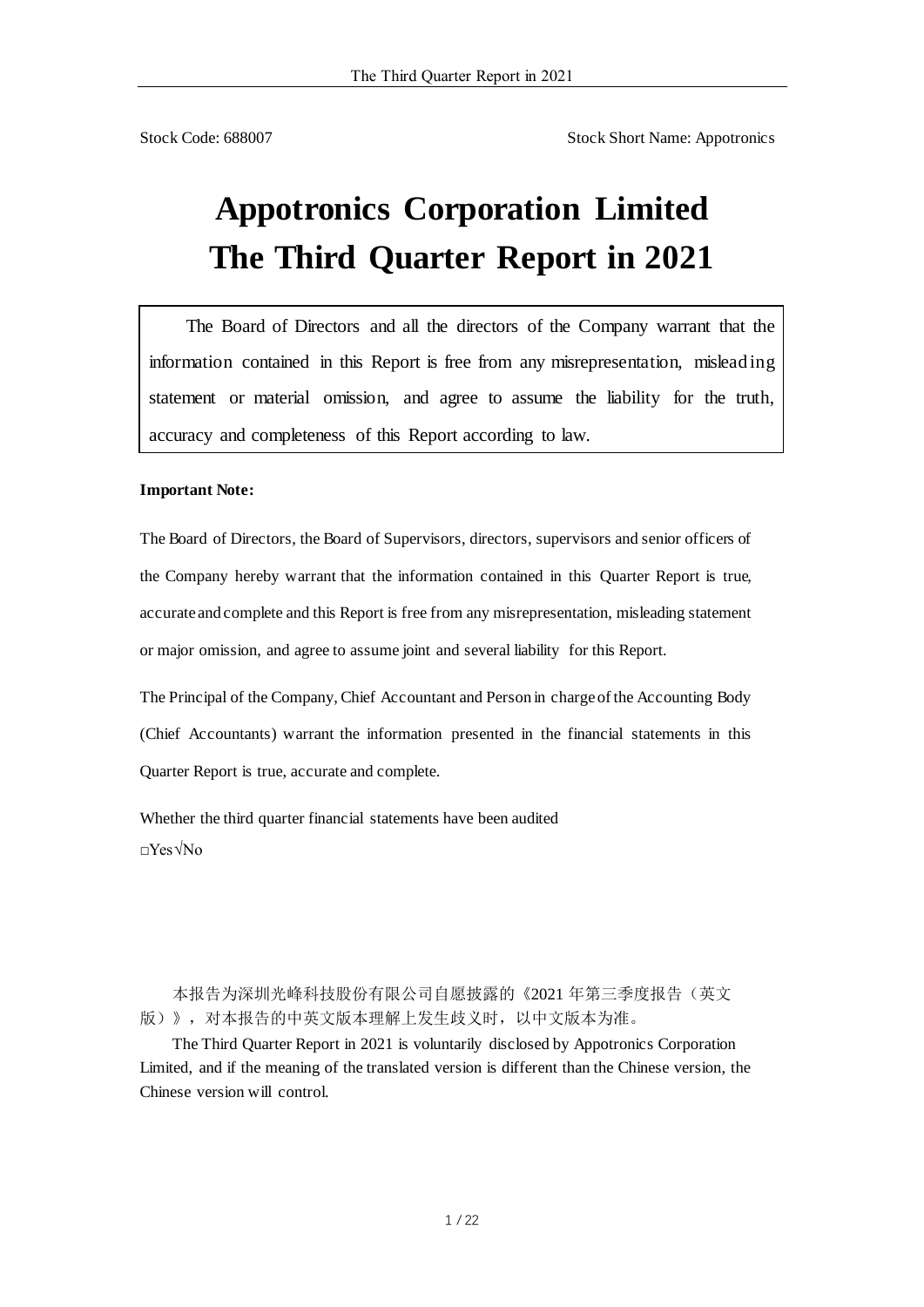# **I.** Major financial data

# (I) Key accounting data and financial indicators

|                                                                                                                                                      |                                       |                                           |                                                                               | In RMB                                                   |
|------------------------------------------------------------------------------------------------------------------------------------------------------|---------------------------------------|-------------------------------------------|-------------------------------------------------------------------------------|----------------------------------------------------------|
| Item                                                                                                                                                 | During the<br>reporting period        | Change<br>over the<br>prior<br>period (%) | From the<br>beginning of the<br>year to the end of<br>the reporting<br>period | Change over<br>the prior<br>period (%)                   |
| Operating revenue                                                                                                                                    | 555,932,526.47                        | 6.42                                      | 1,660,621,770.06                                                              | 34.09                                                    |
| Net profit attributable<br>to shareholders of the<br>listed company                                                                                  | 59,936,820.19                         | 101.06                                    | 211,350,740.98                                                                | 378.84                                                   |
| Net profit attributable<br>to shareholders of the<br>listed company after<br>deduction<br>of<br>non-<br>recurring<br>profit<br><sub>or</sub><br>loss | 41,093,330.65                         | 123.21                                    | 108,055,266.73                                                                | N/A                                                      |
| Net cash flow from<br>operating activities                                                                                                           | N/A                                   | N/A                                       | $-20,916,883.81$                                                              | $-118.46$                                                |
| Basic<br>earnings<br>per<br>share (RMB/share)                                                                                                        | 0.13                                  | 85.71                                     | 0.47                                                                          | 370.00                                                   |
| Diluted earnings per<br>share (RMB/share)                                                                                                            | 0.13                                  | 85.71                                     | 0.46                                                                          | 360.00                                                   |
| Weighted<br>average<br>return on net assets<br>(% )                                                                                                  | 2.53                                  | Increase<br>by 1.03%                      | 9.38                                                                          | Increase by<br>7.17%                                     |
| R&D<br>Total<br>investments                                                                                                                          | 60,724,744.04                         | 2.47                                      | 155,853,227.70                                                                | 6.34                                                     |
| Proportion of R&D<br>investments to<br>operating income (%)                                                                                          | 10.92                                 | Decrease<br>by 0.42%                      | 9.39                                                                          | Decrease by<br>2.44%                                     |
|                                                                                                                                                      | At the end of the<br>reporting period | At the end of the prior year              |                                                                               | Changes at<br>the end of<br>the reporting<br>period from |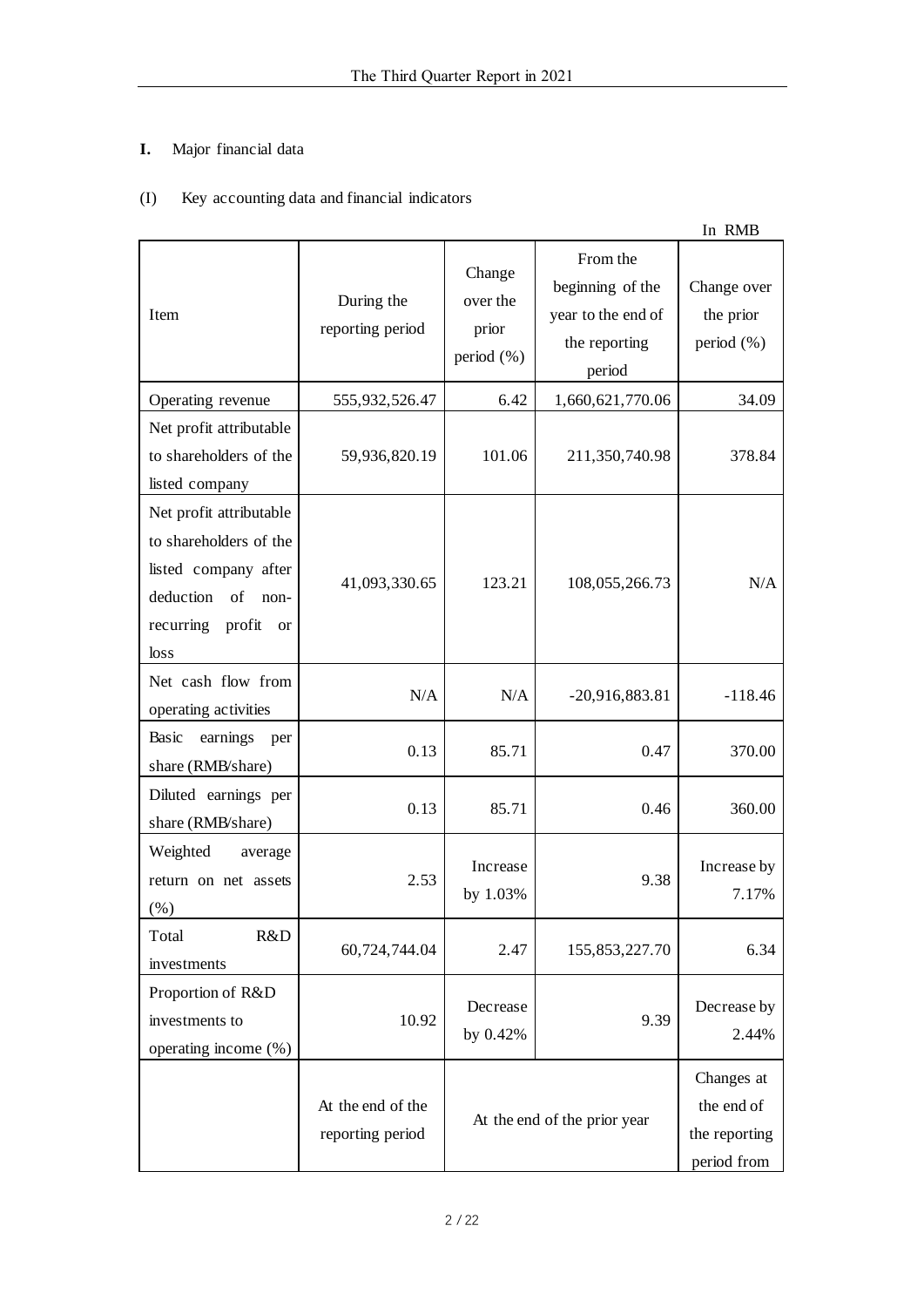|                        |                  |                  | the end of     |
|------------------------|------------------|------------------|----------------|
|                        |                  |                  | the prior year |
|                        |                  |                  | (%)            |
| Total assets           | 3,802,025,432.02 | 3,226,204,326.69 | 17.85          |
| Equity attributable to |                  |                  |                |
| shareholders of the    | 2,404,985,350.82 | 2,091,599,671.75 | 14.98          |
| listed company         |                  |                  |                |

Note: The term "reporting period" refers to a period of three months from the beginning of this quarter to the end of this quarter, same as below.

#### **Analysis of business situations**

In the context of the strain of industry supply chain, the Company actively adjusted its business strategy, and accordingly, its revenue for the first three quarters of 2021 achieved RMB 1.661 billion, up by 34.09% over the same period of the prior year; net profit attributable to shareholders of the listed company was RMB 211 million, up by 378.84% over the same period of the prior year; net profit attributable to shareholders of the listed company after deduction of non-recurring profit or loss was RMB 108 million, turning the negative profit for the same period of the prior year to the positive.

Looking forward to the fourth quarter, the Company will actively respond to changes in the operating environment. In terms of household business, the Company continues to conduct the strategic stocking, and will take the advantage of season-high promotion activities such as "Double 11" to launch a variety of new products to the market, and implement an active market competition strategy; for cinema business, as of September 30, Appotronics has over 24,000 ALPD® laser projectors installed throughout China, accelerating the laserization of cinema projections; regarding the large venue business, the Company will step up the expansion of overseas markets with ODM mode; and for the business education, the Company will shift its business focus to segmentation areas such as higher education and commerce. Further, with ALPD® technology as the core, the Company will deploy the entire laser display industry chain to expand its innovative application in scenarios such as aviation, automobile and smart home.

(II) Items and amounts of non-recurring profit or loss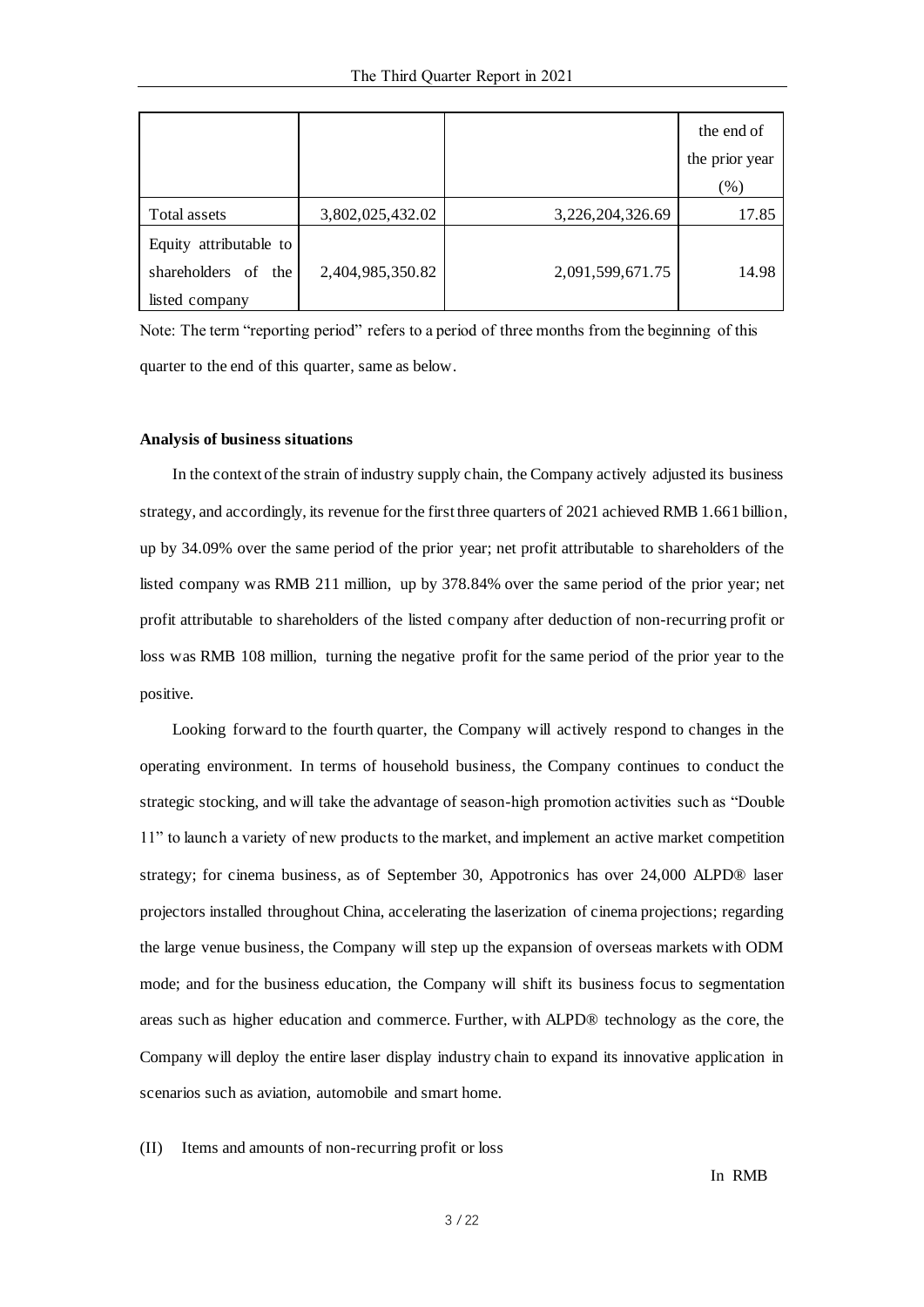| Item                                                                                                                                                                                                                                                                                                                                                                                                                                     | Amount for the<br>reporting period | Amount from the<br>beginning of the<br>year to the end of<br>the reporting period | Description                                     |
|------------------------------------------------------------------------------------------------------------------------------------------------------------------------------------------------------------------------------------------------------------------------------------------------------------------------------------------------------------------------------------------------------------------------------------------|------------------------------------|-----------------------------------------------------------------------------------|-------------------------------------------------|
| Profit or loss from disposal of<br>non-current assets (including the<br>offset part of the retained asset<br>impairment provisions)                                                                                                                                                                                                                                                                                                      | $-179,148.42$                      | 1,869,005.68                                                                      |                                                 |
| Government grants recognized<br>in profit or loss for the current<br>period (excluding government<br>grants that are closely related to<br>the business of the Company and<br>are provided in fixed amount or<br>quantity continuously according<br>to the applicable polices and<br>standards of the country)                                                                                                                           | 6,633,924.98                       | 78,442,136.30                                                                     |                                                 |
| Profit<br>of<br>$\log s$<br>as sets<br><sub>or</sub><br>investments and management<br>entrusted by other people                                                                                                                                                                                                                                                                                                                          | 3,769,295.90                       | 5,915,219.29                                                                      |                                                 |
| Net profit or loss of subsidiaries<br>from the beginning of the period<br>up to the business combination<br>date recognized as a result of<br>combination<br>business<br>of<br>enterprises involving enterprises<br>under common control                                                                                                                                                                                                 | 5,592,162.91                       | 16,978,379.38                                                                     |                                                 |
| Profit or loss on changes in the<br>value of held-for-trading<br>fair<br>financial assets and held-for-<br>trading financial liabilities and<br>investment income on disposal<br>held-for-trading<br>financial<br>οf<br>assets, held-for-trading financial<br>liabilities and available-for-sale<br>financial assets (exclusive of the<br>effective portion of the hedges<br>that arise in the Company's<br>ordinary course of business) | 74,676.00                          | 38,250,576.00                                                                     |                                                 |
| Non-operating<br>income<br>and<br>expenses other than above                                                                                                                                                                                                                                                                                                                                                                              | 29,640.59                          | 530,950.33                                                                        |                                                 |
| Projects meeting the definition<br>of non-recurring profit or loss                                                                                                                                                                                                                                                                                                                                                                       |                                    | 571,819.78                                                                        | Primarily due to<br>return of<br>handling costs |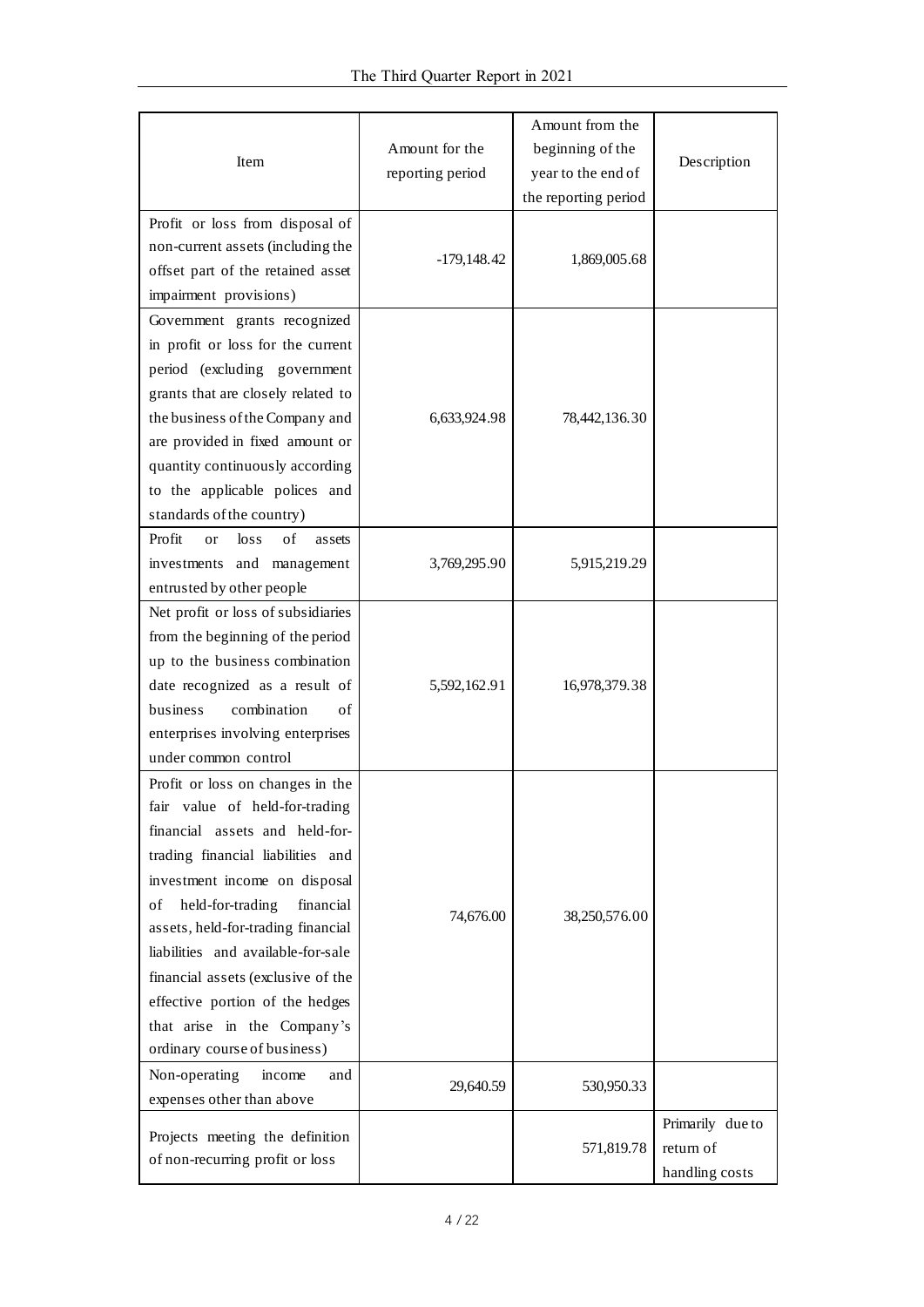|                                             |                  |                 | for individual |
|---------------------------------------------|------------------|-----------------|----------------|
|                                             |                  |                 | taxes          |
| Less: Effect of income taxes                | $-11,031,330.40$ | 6, 201, 323. 51 |                |
| Effect of minority interests<br>(after tax) | 8,108,392.82     | 33,061,289.00   |                |
| Total                                       | 18,843,489.54    | 103,295,474.25  |                |

Description of non-recurring profit and loss items defined or listed in the Explanatory Announcement No. 1 for Public Company Information Disclosures – Non-recurring Profits and Losses being classified into the recurring profit and loss items □ Applicable√ N/A

#### (III) Description of and reason for changes in key accounting information and financial

indicators

√ Applicable□ N/A

| Item                                                                                                                                                                                      | Change $(\%)$ | Main reason                                                                                                                                                                                                         |
|-------------------------------------------------------------------------------------------------------------------------------------------------------------------------------------------|---------------|---------------------------------------------------------------------------------------------------------------------------------------------------------------------------------------------------------------------|
| Operating revenue_from the beginning of<br>the year to the end of the reporting period                                                                                                    | 34.09         | Primarily due to the increase in the<br>revenue from large venue products<br>and household products for the first<br>three quarters and the recovery of the<br>cinema business                                      |
| Net profit attributable to shareholders of the<br>listed company_from the beginning of the<br>year to the end of the reporting period                                                     | 378.84        | Primarily due to the increases in<br>revenue, gross profit and non-<br>recurring profit or loss for the first<br>three quarters                                                                                     |
| Net profit attributable to shareholders of the<br>listed company_during the reporting period                                                                                              | 101.06        | Primarily due to the increase in the<br>gross profit margin and the decrease<br>in the income tax expenses caused by<br>additional deduction of research and<br>development expenses during the<br>reporting period |
| Net profit attributable to shareholders of the<br>listed company after deduction of non-<br>recurring profit or loss_from the beginning<br>of the year to the end of the reporting period | N/A           | Primarily due to the increases in<br>revenue and gross profit margin for<br>the first three quarters                                                                                                                |
| Net profit attributable to shareholders of the<br>listed company after deduction of non-<br>recurring profit or loss_during the reporting<br>period                                       | 123.21        | Primarily due to the increase in the<br>gross profit margin and the decrease<br>in the income tax expenses caused by<br>additional deduction of research and<br>development expenses during the<br>reporting period |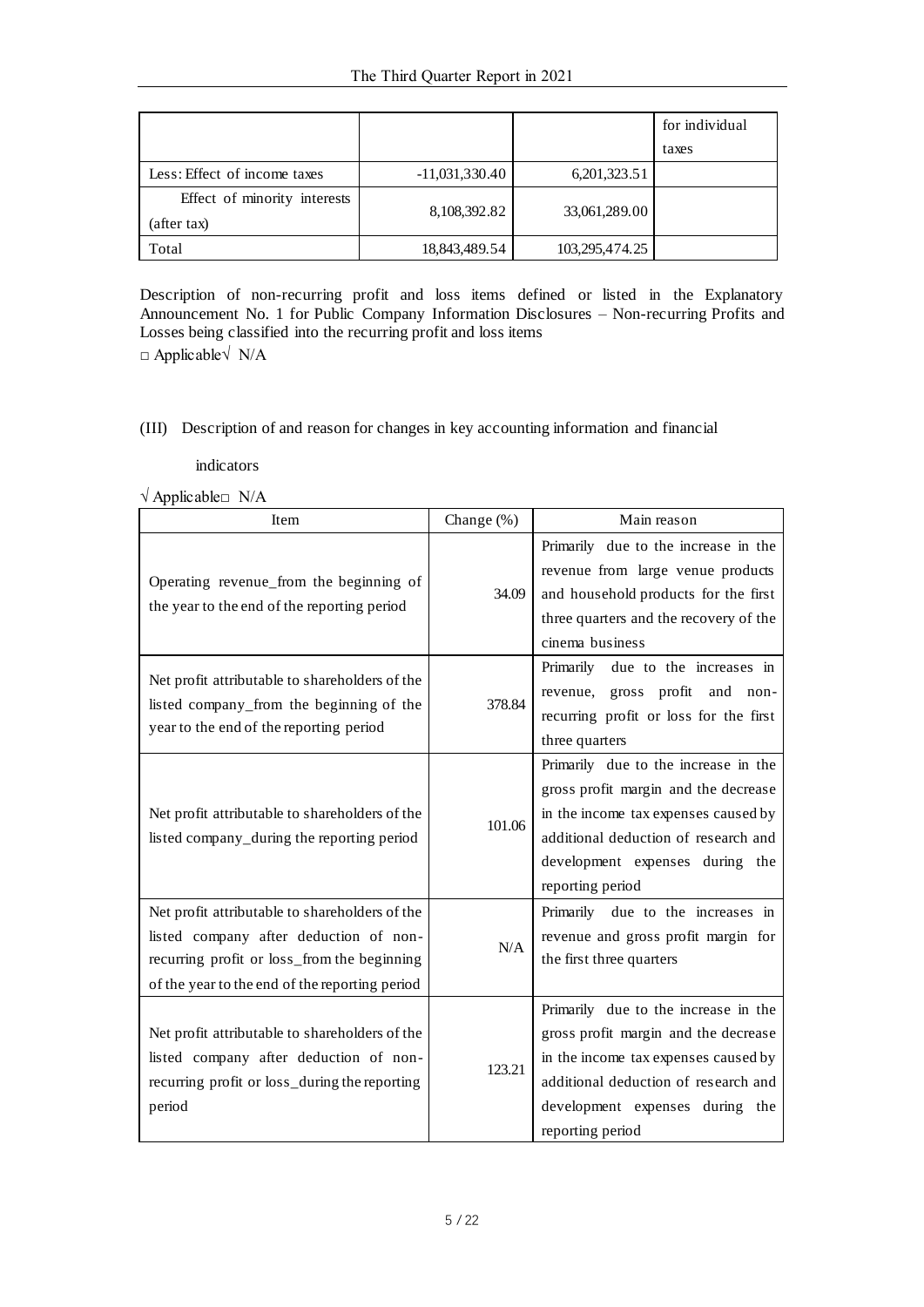| <b>Net</b><br>flow<br>from<br>cash<br>operating<br>activities from the beginning of the year to                         | -118.46 | Primarily due to the increases in<br>strategic stocking and prepayments                       |
|-------------------------------------------------------------------------------------------------------------------------|---------|-----------------------------------------------------------------------------------------------|
| the end of the reporting period                                                                                         |         | for the first third quarters                                                                  |
| Basic earnings per share (RMB/share) from                                                                               |         | Primarily due to the increase in the                                                          |
| the beginning of the year to the end of the                                                                             | 370.00  | profit of the Company for the first                                                           |
| reporting period                                                                                                        |         | three quarters                                                                                |
| Basic<br>share<br>earnings<br>per<br>(RMB/share) during the reporting period                                            | 85.71   | Primarily due to the increase in the<br>profit of the Company during the<br>reporting period  |
| Diluted<br>earnings<br>share<br>per<br>(RMB/share) from the beginning of the<br>year to the end of the reporting period | 360.00  | Primarily due to the increase in the<br>profit of the Company for the first<br>three quarters |
| Diluted<br>share<br>earnings<br>per<br>(RMB/share) during the reporting period                                          | 85.71   | Primarily due to the increase in the<br>profit of the Company during the<br>reporting period  |

## **II. Shareholder information**

## (I) Table of total number of ordinary shareholders and preferred shareholders with

resumed voting right as well as shareholding status of top 10 shareholders

|                                                                                              |                                                                                                                                                                                 |                          |                                                 |                                        |                                                                                                                           |               | Unit: Share                           |
|----------------------------------------------------------------------------------------------|---------------------------------------------------------------------------------------------------------------------------------------------------------------------------------|--------------------------|-------------------------------------------------|----------------------------------------|---------------------------------------------------------------------------------------------------------------------------|---------------|---------------------------------------|
| Total number of<br>holders of ordinary<br>shares at the end of<br>the<br>reporting<br>period | Total number of preferred<br>shareholders with resumed<br>14,306<br>right<br>voting<br>during<br>the<br>reporting period (if any)<br>Shareholding status of top 10 shareholders |                          |                                                 |                                        | N/A                                                                                                                       |               |                                       |
| Shareholder name                                                                             | Shareholder<br>nature                                                                                                                                                           | Number of<br>shares held | Propor<br>tion of<br>shareh<br>olding<br>$(\%)$ | Number of<br>restricted<br>shares held | Number of<br>restricted<br>shares held,<br>including<br>the shares<br>lent out<br>under the<br>refinancing<br>arrangement | <b>Status</b> | Shares pledged or<br>frozen<br>Number |
| Shenzhen<br>Appotronics<br>Holdings Limited                                                  | Domestic<br>non-stated<br>owned legal<br>person                                                                                                                                 | 79,762,679               | 17.62                                           | 79,762,679                             | 79,762,679                                                                                                                | None          | $\Omega$                              |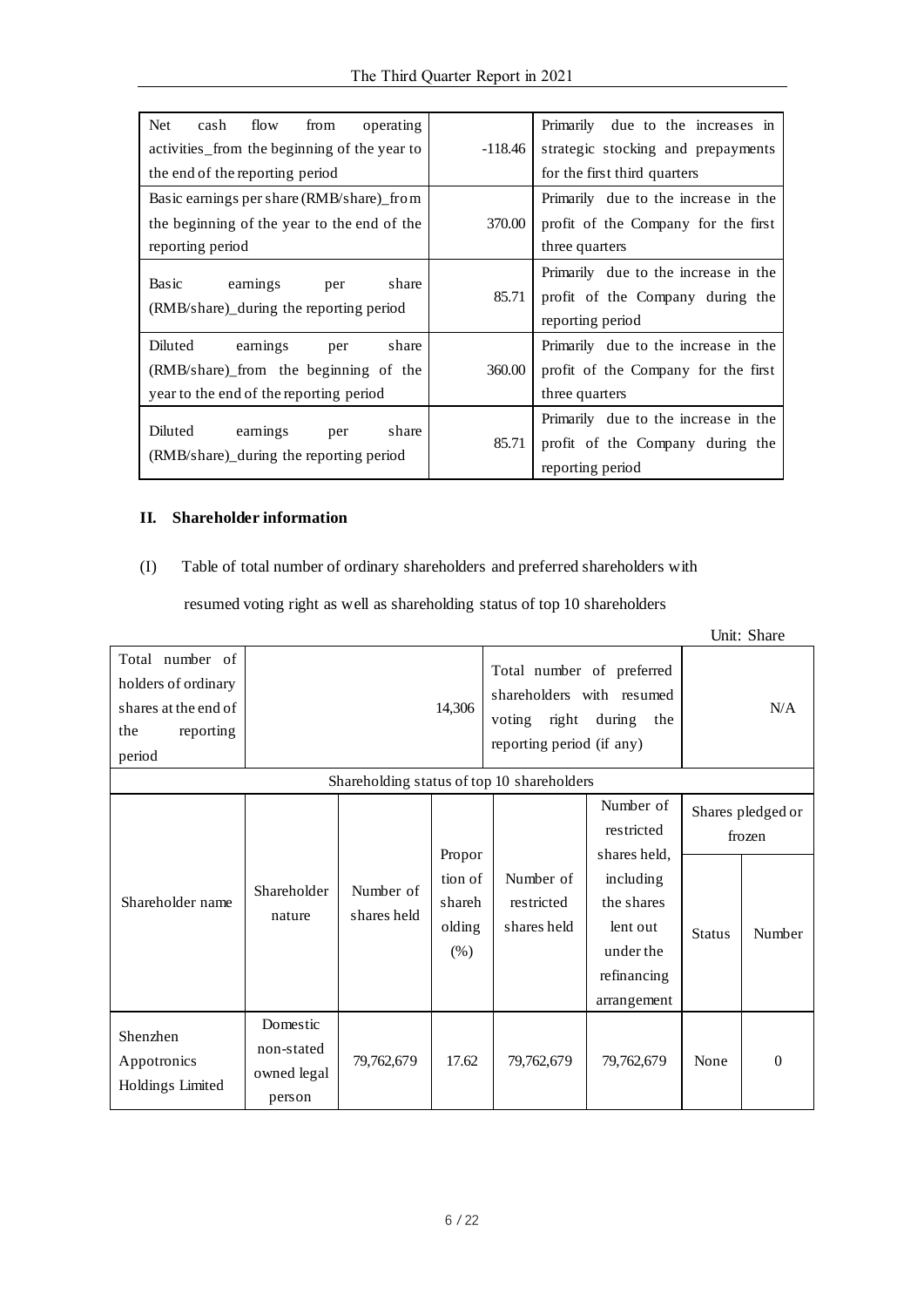| PE<br><b>CITIC</b><br>Investment (Hong<br>2016<br>Kong)                                 | Overseas<br>legal person | 25,682,693                         | 5.67 | $\overline{0}$                                    | $\mathbf{0}$     | None                                | $\boldsymbol{0}$ |
|-----------------------------------------------------------------------------------------|--------------------------|------------------------------------|------|---------------------------------------------------|------------------|-------------------------------------|------------------|
| Limited                                                                                 |                          |                                    |      |                                                   |                  |                                     |                  |
| <b>SAIF</b><br>${\rm IV}$<br>Hong<br>(China<br>Kong<br>Investments)<br>Limited          | Overseas<br>legal person | 24,554,268                         | 5.42 | $\boldsymbol{0}$                                  | $\boldsymbol{0}$ | None                                | $\boldsymbol{0}$ |
| Shenzhen Yuanshi<br>Industrial<br>Laser<br>Investment<br>Consulting<br>Partnership (LP) | Others                   | 24,139,500                         | 5.33 | 24,139,500                                        | 24,139,500       | None                                | $\boldsymbol{0}$ |
| Nantong<br>Strait<br>Appotronics<br>Investment<br>Partnership (LP)                      | Others                   | 23,080,329                         | 5.10 | $\boldsymbol{0}$                                  | $\mathbf{0}$     | None                                | $\boldsymbol{0}$ |
| Shenzhen<br>Appotronics Daye<br>Investment<br>Partnership (LP)                          | Others                   | 20,430,250                         | 4.51 | 20,430,250                                        | 20,430,250       | None                                | $\boldsymbol{0}$ |
| Shenzhen<br>Appotronics<br>Hongye<br>Investment<br>Partnership (LP)                     | Others                   | 15,662,374                         | 3.46 | 15,662,374                                        | 15,662,374       | None                                | $\boldsymbol{0}$ |
| Shenzhen<br>Jinleijing<br>Investment<br>Limited<br>Partnership (LP)                     | Others                   | 12,353,106                         | 2.73 | 12,353,106                                        | 12,353,106       | None                                | $\boldsymbol{0}$ |
| <b>GREEN FUTURE</b><br><b>HOLDINGS</b><br><b>LIMITED</b>                                | Overseas<br>legal person | 12,333,426                         | 2.72 | $\boldsymbol{0}$                                  | $\boldsymbol{0}$ | None                                | $\boldsymbol{0}$ |
| Shenzhen<br>Appotronics<br>Chengye<br>Consulting<br>Partnership (LP)                    | Others                   | 10,394,846                         | 2.30 | 10,394,846                                        | 10,394,846       | None                                | $\mathbf{0}$     |
|                                                                                         |                          |                                    |      | Shareholdings of top 10 unrestricted shareholders |                  |                                     |                  |
| Shareholder name                                                                        |                          | Number of unrestricted shares held |      | Share type                                        |                  | Type and number of shares<br>Number |                  |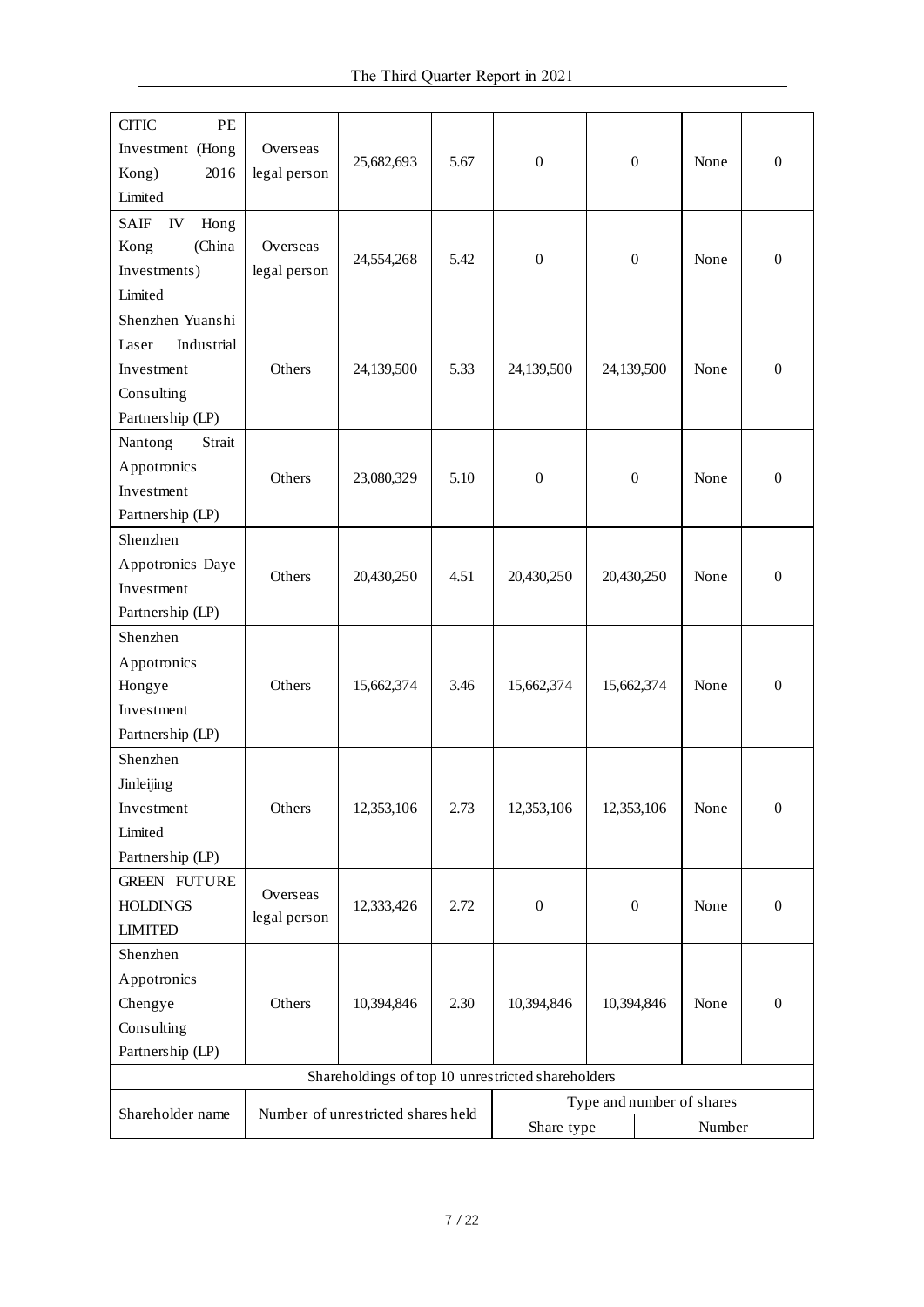| <b>CITIC</b><br>PE<br>Investment (Hong<br>2016<br>Kong)<br>Limited                                                                                  | 25,682,693 | RMB-denominated<br>ordinary share | 25,682,693 |
|-----------------------------------------------------------------------------------------------------------------------------------------------------|------------|-----------------------------------|------------|
| SAIF<br>IV<br>Hong<br>(China<br>Kong<br>Investments)<br>Limited                                                                                     | 24,554,268 | RMB-denominated<br>ordinary share | 24,554,268 |
| Strait<br>Nantong<br>Appotronics<br>Investment<br>Partnership (LP)                                                                                  | 23,080,329 | RMB-denominated<br>ordinary share | 23,080,329 |
| <b>GREEN FUTURE</b><br><b>HOLDINGS</b><br><b>LIMITED</b>                                                                                            | 12,333,426 | RMB-denominated<br>ordinary share | 12,333,426 |
| Team<br>Smart<br>Investment<br>Limited                                                                                                              | 6,605,948  | RMB-denominated<br>ordinary share | 6,605,948  |
| Shenzhen<br>Guochuang<br>Chenggu Capital<br>Management Co.,<br>Ltd. - Shenzhen<br>Chengguhui<br>Equity Investment<br>Partnership (LP)               | 6,464,369  | RMB-denominated<br>ordinary share | 6,464,369  |
| Shenzhen<br>Liansong<br>Capital<br>Management<br>Partnership (LP)                                                                                   | 5,833,817  | RMB-denominated<br>ordinary share | 5,833,817  |
| China Merchants<br>Bank Co., Ltd. -<br>Huaxia SSE STAR<br>50<br>Market<br>Constituent<br>Trading Open-end<br>Securities<br>Index<br>Investment Fund | 5,197,149  | RMB-denominated<br>ordinary share | 5,197,149  |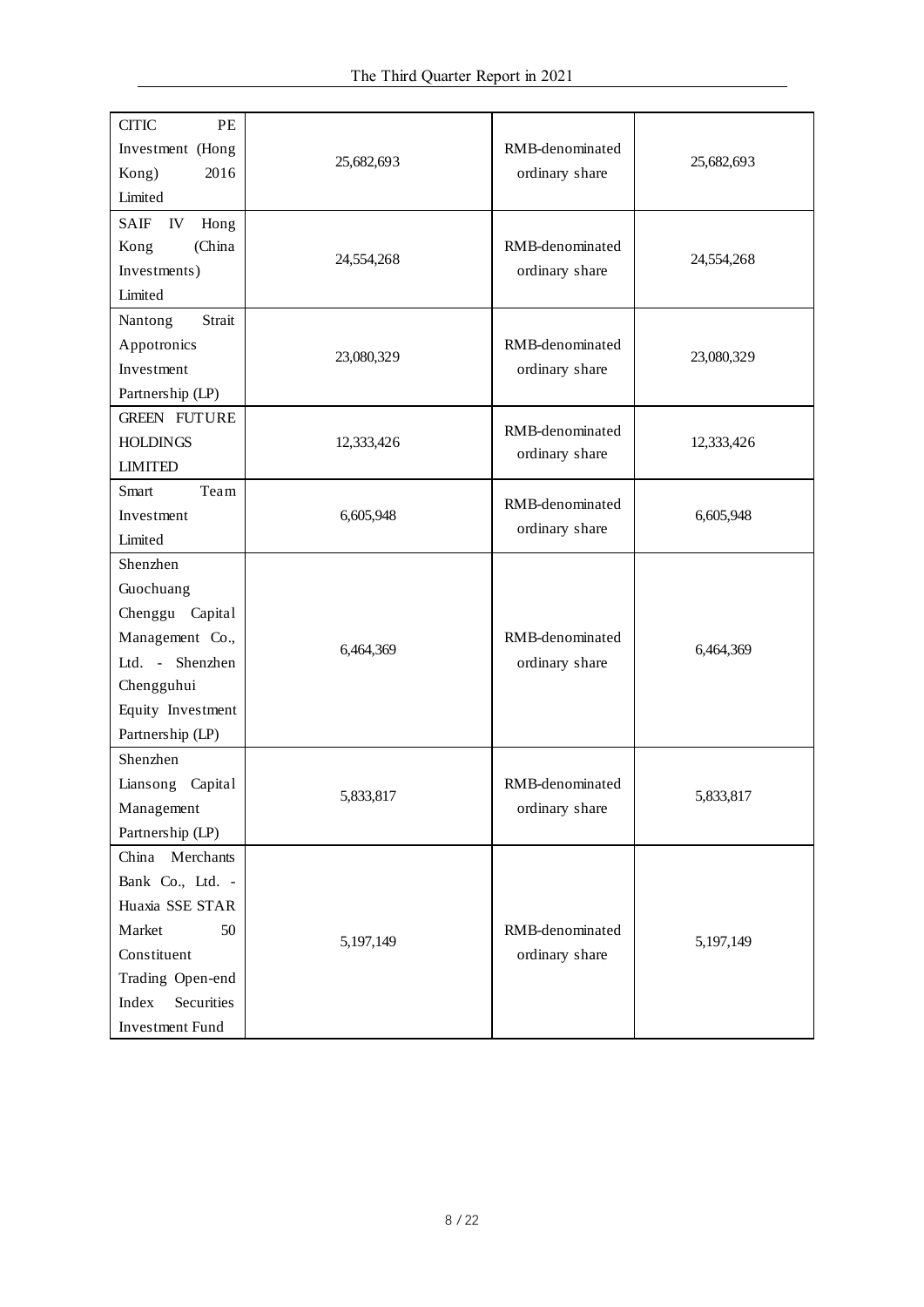| China<br>Merchants       |                                                                                          |                 |           |
|--------------------------|------------------------------------------------------------------------------------------|-----------------|-----------|
| Bank Co., Ltd. -         |                                                                                          |                 |           |
| One-year<br>ABC          |                                                                                          | RMB-denominated |           |
| Huili<br>Strategic       | 4,640,822                                                                                | ordinary share  | 4,640,822 |
| Hybrid<br>Income         |                                                                                          |                 |           |
| <b>Securities</b>        |                                                                                          |                 |           |
| <b>Investment Fund</b>   |                                                                                          |                 |           |
| China                    |                                                                                          |                 |           |
| <b>Construction Bank</b> |                                                                                          |                 |           |
| Corporation-             |                                                                                          |                 |           |
| Great<br>Invesco         |                                                                                          | RMB-denominated |           |
| Wall                     | 4,379,557                                                                                |                 | 4,379,557 |
| Environmental            |                                                                                          | ordinary share  |           |
| Advantage Stock          |                                                                                          |                 |           |
| Securities               |                                                                                          |                 |           |
| <b>Investment Fund</b>   |                                                                                          |                 |           |
| Description of           |                                                                                          |                 |           |
| related party            | As of the end of the reporting period, Appotronics Holdings, Yuanshi, Appotronics Daye,  |                 |           |
| relationship or          | Appotronics Hongye, Jinleijing, Appotronics Chengye, and BLACKPINE Investment            |                 |           |
| concerted action         | Corp. Limited are acting-in-concert parties. Besides, the Company has not received any   |                 |           |
| of the said              | notice about related or acting-in-concert parties among other shareholders stated above. |                 |           |
| shareholders             |                                                                                          |                 |           |
| Description of           |                                                                                          |                 |           |
| participation in the     |                                                                                          |                 |           |
| securities margin        |                                                                                          |                 |           |
| trading and short        |                                                                                          |                 |           |
| selling (if any) by      | N/A                                                                                      |                 |           |
| top 10                   |                                                                                          |                 |           |
| shareholders and         |                                                                                          |                 |           |
| top 10 holders of        |                                                                                          |                 |           |
| tradable shares          |                                                                                          |                 |           |

#### **III. Other reminders**

The investors are requested to pay attention to other important information on the business of the Company for the reporting period

 $\sqrt{\text{Apple}}$  N/A

(I) Litigation

1. During the reporting period, the Company received the (2021) Zui Gao Fa Zhi Min Zhong No. 1048) Civil Ruling issued by the Supreme People's Court in August 2021 (corresponding to the case of the first instance: (2019) Yue 73 Zhi Min Chu No. 663, in the first instance, Appotronics was determined to not commit the infringement and all claims made by Delta were dismissed). In the process of the trial by the Supreme People's Court, Delta applied for withdrawing the lawsuit, and the Supreme People's Court made a ruling that Delta is allowed to withdraw the lawsuit.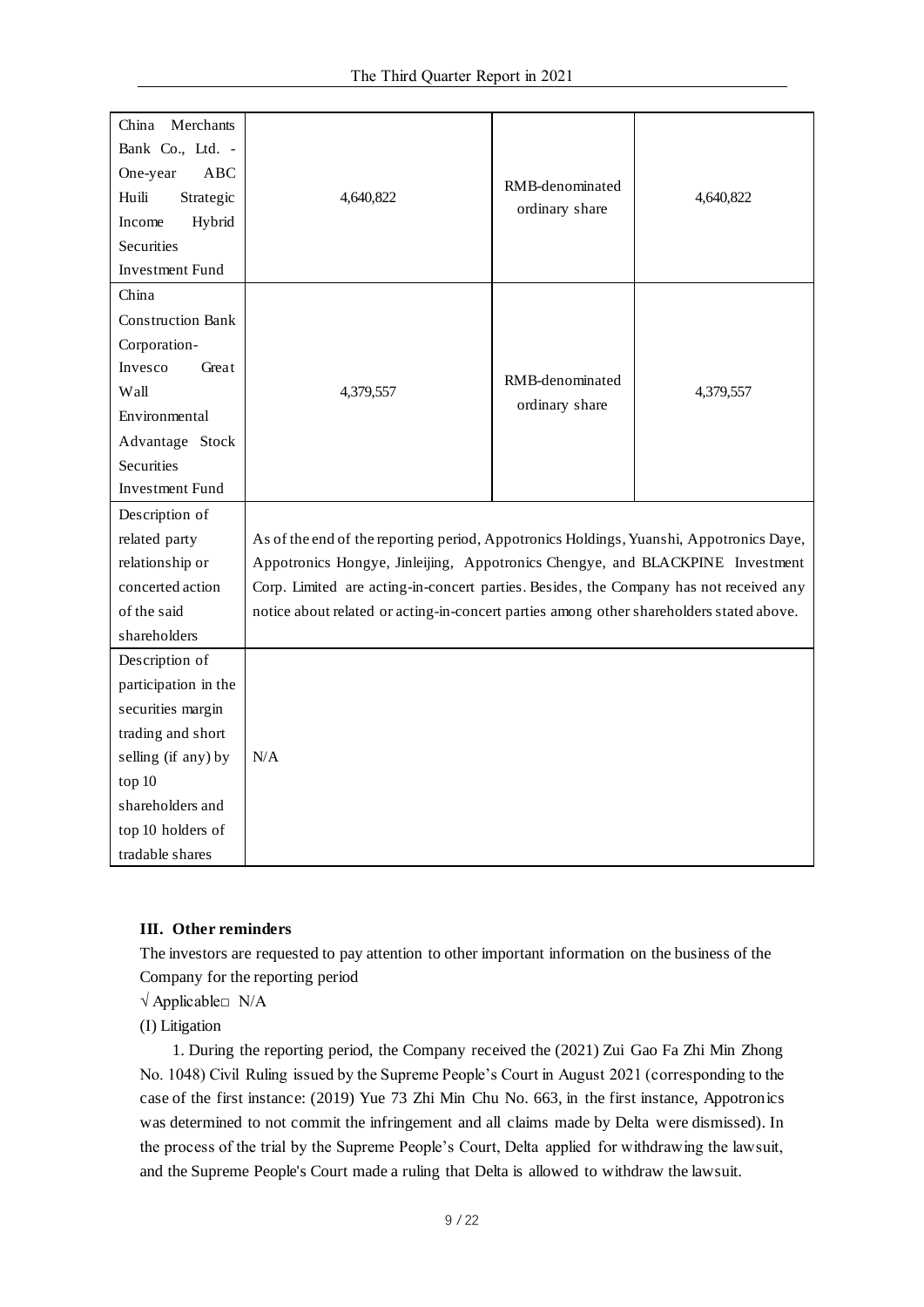2. During the reporting period, the Company received the (2021) Zui Gao Zhi Min Zhong No. 639 Civil Ruling issued by the Supreme People's Court in September 2021 (corresponding to the case of the first instance: (2019) Jing 73 Min Chu No. 1277, as the patents involved have been declared invalid by the State Intellectual Property Office and the lawsuit filed by Delta was dismissed upon the ruling of the first instance). The Supreme People's Court upheld the ruling of the first instance, and judged that the litigation filed by Delta was dismissed.

3. During the reporting period, the Company received two notices of response issued by the Shanghai Intellectual Property Court ((2021) Hu 73 Zhi Min Chu No. 1069 and 1070) , and the amount involved in the lawsuit totaled RMB 32.02 million. Delta, as the plaintiff, filed a patent infringement lawsuit against the Company, the patents involved in the lawsuit were patents for invention including ZL201410249663.7 "Method for manufacturing light source module and color wheel" and ZL201110041436.1 "Heat dissipation assembly and projection device with the same." After the analysis, the Company preliminarily determines that it does not commit the infringement in such two cases, it will actively respond to the lawsuit and take relevant legal measures to claim its own legitimate rights and interests.

(II) Petition for invalidation

As of the disclosure date of this Report, there have been three invalidation cases where the Company acted as a patentee, which are in trial at the State Intellectual Property Office. The patents involved in cases were ZL200810065225.X, ZL201110086731.9 and ZL201510464408.9.

As of the disclosure date of this Report, there has been one invalidation case that the Company, as a petitioner, brought against Delta, which is in trial at the State Intellectual Property Office.

#### **IV. Quarter financial statements**

(I)Audit opinion

□ Applicable√ N/A

Financial statements

#### **Consolidated Balance Sheet**

 $\mathbf{D} \mathbf{D} \mathbf{D}$ 

September 30, 2021

Prepared by: Appotronics Corporation Limited

|                             |                    | In Rivib, Unaudited      |
|-----------------------------|--------------------|--------------------------|
| <b>Item</b>                 | September 30, 2021 | <b>December 31, 2020</b> |
| <b>Current Assets:</b>      |                    |                          |
| Monetary capital            | 703,333,209.24     | 1,037,760,573.27         |
| Settlement reserve          |                    |                          |
| Inter-bank lending          |                    |                          |
| Held-for-trading financial  | 585,000,000.00     | 114,000,000.00           |
| assets                      |                    |                          |
| Derivative financial assets |                    |                          |
| Notes receivable            | 6,753,787.31       | 3,726,328.91             |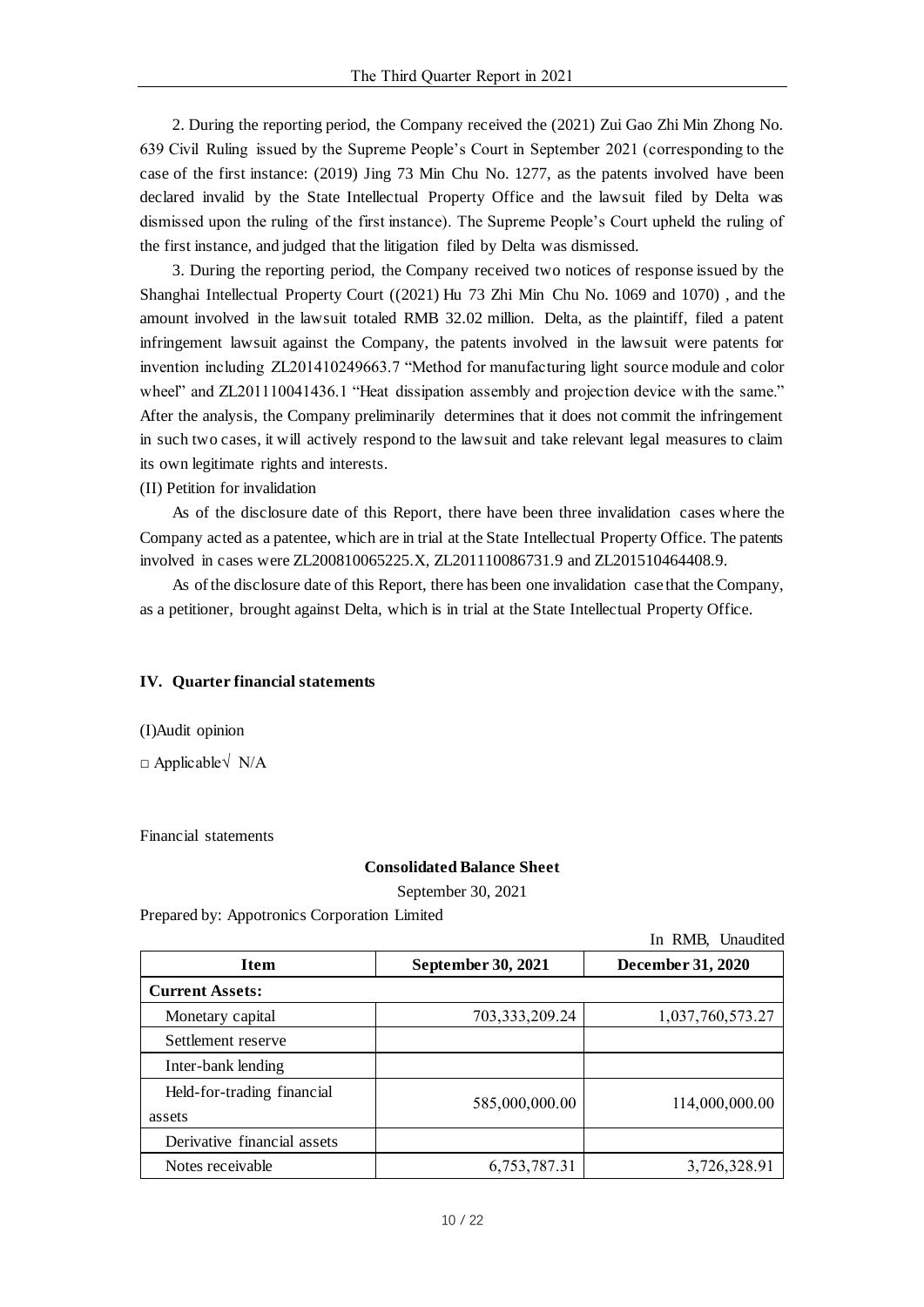| 2,386,000.00<br>Receivables financing<br>11,959,000.00<br>110,640,789.39<br>47, 447, 601. 43<br>Prepayments<br>Premiums receivable<br>Amounts receivable under<br>reinsurance contracts<br>Reinsurer's share of insurance<br>contract reserves<br>Other receivables<br>18,062,326.12<br>12,534,062.15<br>Including: Interest receivable<br>Dividends receivable<br>Redemptory monetary capital<br>for sale<br>Inventories<br>418,812,140.80<br>752,859,798.88<br>6,532,419.33<br>3,744,655.50<br>Contract assets<br>Held-for-sale assets<br>Non-current assets due within<br>one year<br>53,254,499.37<br>13,002,195.46<br>Other current assets<br>2,438,335,351.01<br><b>Total Current Assets</b><br>2,004,647,389.95<br><b>Non-current Assets:</b><br>Loans and advances<br>Debt investments<br>Other debt investments<br>Long-term receivables<br>6,126,264.99<br>13,196,087.78<br>Long-term equity investments<br>298,050,188.64<br>262,744,772.48<br>Other equity instrument<br>11,975,419.38<br>11,975,419.38<br>investments<br>Other non-current financial<br>assets<br>Investment properties<br>Fixed assets<br>460,966,280.07<br>447,571,328.91<br>Construction in progress<br>116,539,353.99<br>51,576,850.72<br>Bearer biological assets<br>Oil and gas assets<br>Use right assets<br>30,783,998.55<br>Intangible assets<br>311,592,235.74<br>320,488,235.60<br>Development expenditure<br>Goodwill<br>Long-term prepaid expenses<br>10,571,226.72<br>11,572,346.79<br>Deferred tax assets<br>103,784,308.65<br>96, 132, 114.02 |                     |                |                |
|--------------------------------------------------------------------------------------------------------------------------------------------------------------------------------------------------------------------------------------------------------------------------------------------------------------------------------------------------------------------------------------------------------------------------------------------------------------------------------------------------------------------------------------------------------------------------------------------------------------------------------------------------------------------------------------------------------------------------------------------------------------------------------------------------------------------------------------------------------------------------------------------------------------------------------------------------------------------------------------------------------------------------------------------------------------------------------------------------------------------------------------------------------------------------------------------------------------------------------------------------------------------------------------------------------------------------------------------------------------------------------------------------------------------------------------------------------------------------------------------------------------------------------------------|---------------------|----------------|----------------|
|                                                                                                                                                                                                                                                                                                                                                                                                                                                                                                                                                                                                                                                                                                                                                                                                                                                                                                                                                                                                                                                                                                                                                                                                                                                                                                                                                                                                                                                                                                                                            | Accounts receivable | 199,512,521.37 | 341,660,832.43 |
|                                                                                                                                                                                                                                                                                                                                                                                                                                                                                                                                                                                                                                                                                                                                                                                                                                                                                                                                                                                                                                                                                                                                                                                                                                                                                                                                                                                                                                                                                                                                            |                     |                |                |
|                                                                                                                                                                                                                                                                                                                                                                                                                                                                                                                                                                                                                                                                                                                                                                                                                                                                                                                                                                                                                                                                                                                                                                                                                                                                                                                                                                                                                                                                                                                                            |                     |                |                |
|                                                                                                                                                                                                                                                                                                                                                                                                                                                                                                                                                                                                                                                                                                                                                                                                                                                                                                                                                                                                                                                                                                                                                                                                                                                                                                                                                                                                                                                                                                                                            |                     |                |                |
|                                                                                                                                                                                                                                                                                                                                                                                                                                                                                                                                                                                                                                                                                                                                                                                                                                                                                                                                                                                                                                                                                                                                                                                                                                                                                                                                                                                                                                                                                                                                            |                     |                |                |
|                                                                                                                                                                                                                                                                                                                                                                                                                                                                                                                                                                                                                                                                                                                                                                                                                                                                                                                                                                                                                                                                                                                                                                                                                                                                                                                                                                                                                                                                                                                                            |                     |                |                |
|                                                                                                                                                                                                                                                                                                                                                                                                                                                                                                                                                                                                                                                                                                                                                                                                                                                                                                                                                                                                                                                                                                                                                                                                                                                                                                                                                                                                                                                                                                                                            |                     |                |                |
|                                                                                                                                                                                                                                                                                                                                                                                                                                                                                                                                                                                                                                                                                                                                                                                                                                                                                                                                                                                                                                                                                                                                                                                                                                                                                                                                                                                                                                                                                                                                            |                     |                |                |
|                                                                                                                                                                                                                                                                                                                                                                                                                                                                                                                                                                                                                                                                                                                                                                                                                                                                                                                                                                                                                                                                                                                                                                                                                                                                                                                                                                                                                                                                                                                                            |                     |                |                |
|                                                                                                                                                                                                                                                                                                                                                                                                                                                                                                                                                                                                                                                                                                                                                                                                                                                                                                                                                                                                                                                                                                                                                                                                                                                                                                                                                                                                                                                                                                                                            |                     |                |                |
|                                                                                                                                                                                                                                                                                                                                                                                                                                                                                                                                                                                                                                                                                                                                                                                                                                                                                                                                                                                                                                                                                                                                                                                                                                                                                                                                                                                                                                                                                                                                            |                     |                |                |
|                                                                                                                                                                                                                                                                                                                                                                                                                                                                                                                                                                                                                                                                                                                                                                                                                                                                                                                                                                                                                                                                                                                                                                                                                                                                                                                                                                                                                                                                                                                                            |                     |                |                |
|                                                                                                                                                                                                                                                                                                                                                                                                                                                                                                                                                                                                                                                                                                                                                                                                                                                                                                                                                                                                                                                                                                                                                                                                                                                                                                                                                                                                                                                                                                                                            |                     |                |                |
|                                                                                                                                                                                                                                                                                                                                                                                                                                                                                                                                                                                                                                                                                                                                                                                                                                                                                                                                                                                                                                                                                                                                                                                                                                                                                                                                                                                                                                                                                                                                            |                     |                |                |
|                                                                                                                                                                                                                                                                                                                                                                                                                                                                                                                                                                                                                                                                                                                                                                                                                                                                                                                                                                                                                                                                                                                                                                                                                                                                                                                                                                                                                                                                                                                                            |                     |                |                |
|                                                                                                                                                                                                                                                                                                                                                                                                                                                                                                                                                                                                                                                                                                                                                                                                                                                                                                                                                                                                                                                                                                                                                                                                                                                                                                                                                                                                                                                                                                                                            |                     |                |                |
|                                                                                                                                                                                                                                                                                                                                                                                                                                                                                                                                                                                                                                                                                                                                                                                                                                                                                                                                                                                                                                                                                                                                                                                                                                                                                                                                                                                                                                                                                                                                            |                     |                |                |
|                                                                                                                                                                                                                                                                                                                                                                                                                                                                                                                                                                                                                                                                                                                                                                                                                                                                                                                                                                                                                                                                                                                                                                                                                                                                                                                                                                                                                                                                                                                                            |                     |                |                |
|                                                                                                                                                                                                                                                                                                                                                                                                                                                                                                                                                                                                                                                                                                                                                                                                                                                                                                                                                                                                                                                                                                                                                                                                                                                                                                                                                                                                                                                                                                                                            |                     |                |                |
|                                                                                                                                                                                                                                                                                                                                                                                                                                                                                                                                                                                                                                                                                                                                                                                                                                                                                                                                                                                                                                                                                                                                                                                                                                                                                                                                                                                                                                                                                                                                            |                     |                |                |
|                                                                                                                                                                                                                                                                                                                                                                                                                                                                                                                                                                                                                                                                                                                                                                                                                                                                                                                                                                                                                                                                                                                                                                                                                                                                                                                                                                                                                                                                                                                                            |                     |                |                |
|                                                                                                                                                                                                                                                                                                                                                                                                                                                                                                                                                                                                                                                                                                                                                                                                                                                                                                                                                                                                                                                                                                                                                                                                                                                                                                                                                                                                                                                                                                                                            |                     |                |                |
|                                                                                                                                                                                                                                                                                                                                                                                                                                                                                                                                                                                                                                                                                                                                                                                                                                                                                                                                                                                                                                                                                                                                                                                                                                                                                                                                                                                                                                                                                                                                            |                     |                |                |
|                                                                                                                                                                                                                                                                                                                                                                                                                                                                                                                                                                                                                                                                                                                                                                                                                                                                                                                                                                                                                                                                                                                                                                                                                                                                                                                                                                                                                                                                                                                                            |                     |                |                |
|                                                                                                                                                                                                                                                                                                                                                                                                                                                                                                                                                                                                                                                                                                                                                                                                                                                                                                                                                                                                                                                                                                                                                                                                                                                                                                                                                                                                                                                                                                                                            |                     |                |                |
|                                                                                                                                                                                                                                                                                                                                                                                                                                                                                                                                                                                                                                                                                                                                                                                                                                                                                                                                                                                                                                                                                                                                                                                                                                                                                                                                                                                                                                                                                                                                            |                     |                |                |
|                                                                                                                                                                                                                                                                                                                                                                                                                                                                                                                                                                                                                                                                                                                                                                                                                                                                                                                                                                                                                                                                                                                                                                                                                                                                                                                                                                                                                                                                                                                                            |                     |                |                |
|                                                                                                                                                                                                                                                                                                                                                                                                                                                                                                                                                                                                                                                                                                                                                                                                                                                                                                                                                                                                                                                                                                                                                                                                                                                                                                                                                                                                                                                                                                                                            |                     |                |                |
|                                                                                                                                                                                                                                                                                                                                                                                                                                                                                                                                                                                                                                                                                                                                                                                                                                                                                                                                                                                                                                                                                                                                                                                                                                                                                                                                                                                                                                                                                                                                            |                     |                |                |
|                                                                                                                                                                                                                                                                                                                                                                                                                                                                                                                                                                                                                                                                                                                                                                                                                                                                                                                                                                                                                                                                                                                                                                                                                                                                                                                                                                                                                                                                                                                                            |                     |                |                |
|                                                                                                                                                                                                                                                                                                                                                                                                                                                                                                                                                                                                                                                                                                                                                                                                                                                                                                                                                                                                                                                                                                                                                                                                                                                                                                                                                                                                                                                                                                                                            |                     |                |                |
|                                                                                                                                                                                                                                                                                                                                                                                                                                                                                                                                                                                                                                                                                                                                                                                                                                                                                                                                                                                                                                                                                                                                                                                                                                                                                                                                                                                                                                                                                                                                            |                     |                |                |
|                                                                                                                                                                                                                                                                                                                                                                                                                                                                                                                                                                                                                                                                                                                                                                                                                                                                                                                                                                                                                                                                                                                                                                                                                                                                                                                                                                                                                                                                                                                                            |                     |                |                |
|                                                                                                                                                                                                                                                                                                                                                                                                                                                                                                                                                                                                                                                                                                                                                                                                                                                                                                                                                                                                                                                                                                                                                                                                                                                                                                                                                                                                                                                                                                                                            |                     |                |                |
|                                                                                                                                                                                                                                                                                                                                                                                                                                                                                                                                                                                                                                                                                                                                                                                                                                                                                                                                                                                                                                                                                                                                                                                                                                                                                                                                                                                                                                                                                                                                            |                     |                |                |
|                                                                                                                                                                                                                                                                                                                                                                                                                                                                                                                                                                                                                                                                                                                                                                                                                                                                                                                                                                                                                                                                                                                                                                                                                                                                                                                                                                                                                                                                                                                                            |                     |                |                |
|                                                                                                                                                                                                                                                                                                                                                                                                                                                                                                                                                                                                                                                                                                                                                                                                                                                                                                                                                                                                                                                                                                                                                                                                                                                                                                                                                                                                                                                                                                                                            |                     |                |                |
|                                                                                                                                                                                                                                                                                                                                                                                                                                                                                                                                                                                                                                                                                                                                                                                                                                                                                                                                                                                                                                                                                                                                                                                                                                                                                                                                                                                                                                                                                                                                            |                     |                |                |
|                                                                                                                                                                                                                                                                                                                                                                                                                                                                                                                                                                                                                                                                                                                                                                                                                                                                                                                                                                                                                                                                                                                                                                                                                                                                                                                                                                                                                                                                                                                                            |                     |                |                |
|                                                                                                                                                                                                                                                                                                                                                                                                                                                                                                                                                                                                                                                                                                                                                                                                                                                                                                                                                                                                                                                                                                                                                                                                                                                                                                                                                                                                                                                                                                                                            |                     |                |                |
|                                                                                                                                                                                                                                                                                                                                                                                                                                                                                                                                                                                                                                                                                                                                                                                                                                                                                                                                                                                                                                                                                                                                                                                                                                                                                                                                                                                                                                                                                                                                            |                     |                |                |
|                                                                                                                                                                                                                                                                                                                                                                                                                                                                                                                                                                                                                                                                                                                                                                                                                                                                                                                                                                                                                                                                                                                                                                                                                                                                                                                                                                                                                                                                                                                                            |                     |                |                |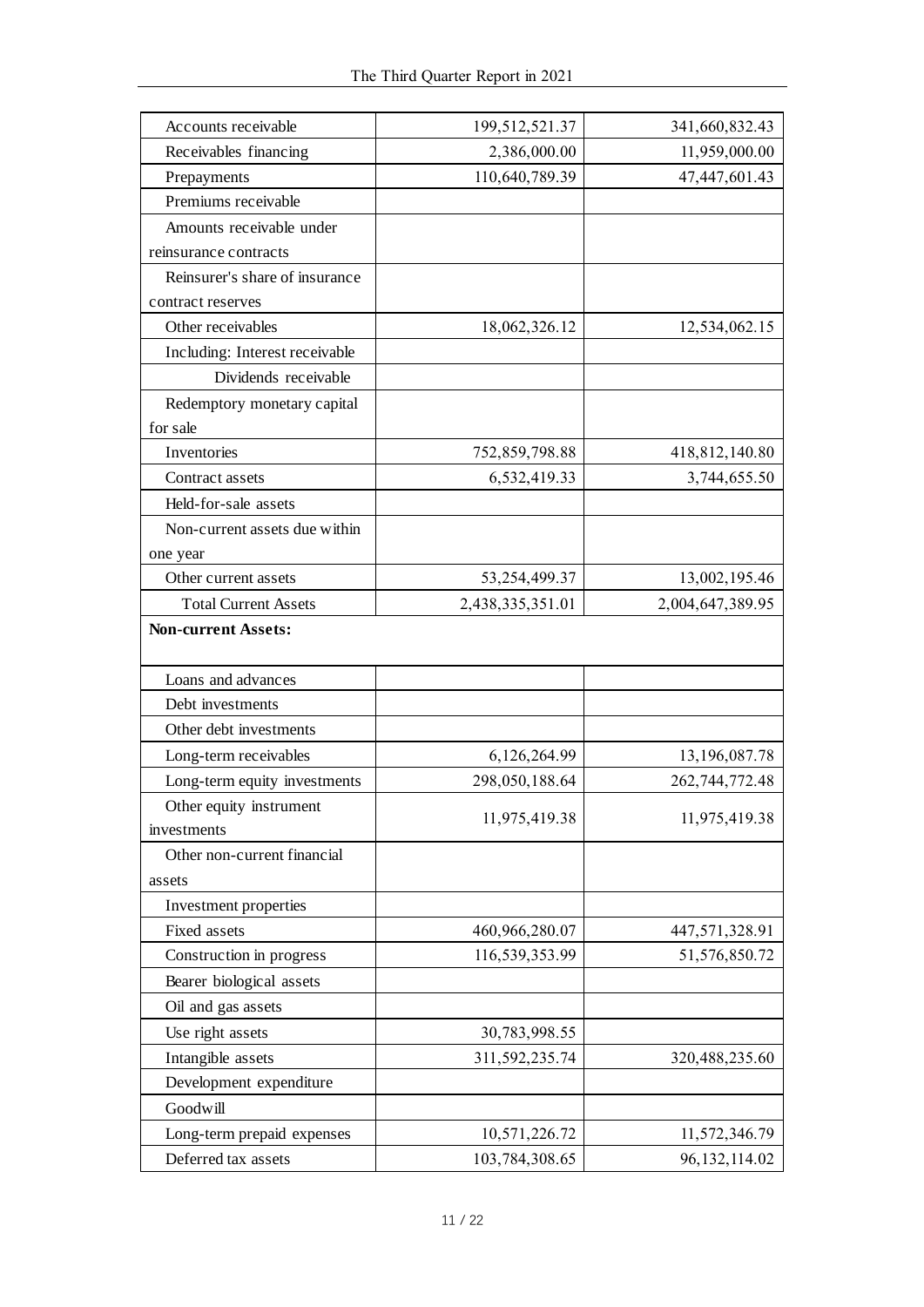| Other non-current assets         | 13,300,804.28<br>6,299,781.06 |                   |
|----------------------------------|-------------------------------|-------------------|
| <b>Total Non-current Assets</b>  | 1,363,690,081.01              | 1,221,556,936.74  |
| <b>Total assets</b>              | 3,802,025,432.02              | 3,226,204,326.69  |
| <b>Current Liabilities:</b>      |                               |                   |
| Short-term borrowings            | 5,567,645.00                  | 88,778,852.86     |
| Loans from the central bank      |                               |                   |
| Taking from banks and other      |                               |                   |
| financial institutions           |                               |                   |
| Held-for-trading financial       |                               |                   |
| liabilities                      |                               |                   |
| Derivative financial liabilities |                               |                   |
| Notes payable                    | 144,667,187.09                | 116,822,674.67    |
| Accounts payable                 | 243, 489, 117.26              | 226,494,815.90    |
| Receipts in advance              | 133, 627, 491. 22             | 153,258,189.88    |
| <b>Contract liabilities</b>      | 36,139,493.07                 | 31,518,312.59     |
| Income from sale of the          |                               |                   |
| repurchased financial assets     |                               |                   |
| Deposits taking and interbank    |                               |                   |
| placement                        |                               |                   |
| Acting trading securities        |                               |                   |
| Acting underwriting securities   |                               |                   |
| Employee benefits payable        | 26,903,573.70                 | 46, 105, 566. 15  |
| Taxes payable                    | 30,757,529.88                 | 19,871,846.94     |
| Other payables                   | 253,751,013.97                | 59,848,053.83     |
| Including: Interest payable      |                               |                   |
| Dividends payable                |                               |                   |
| Service charge and               |                               |                   |
| commissions payable              |                               |                   |
| Payable reinsurance              |                               |                   |
| Held-for-sale liabilities        |                               |                   |
| Non-current liabilities due      | 123, 373, 388. 14             | 181,417,412.46    |
| within one year                  |                               |                   |
| Other current liabilities        | 3,647,893.92                  | 3,045,831.07      |
| <b>Total Current Liabilities</b> | 1,001,924,333.25              | 927, 161, 556. 35 |
| <b>Non-current Liabilities:</b>  |                               |                   |
| Insurance contract reserves      |                               |                   |
| Long-term borrowings             | 320,054,686.09                | 64, 845, 281.53   |
| Bonds payable                    |                               |                   |
| Including: Preferred shares      |                               |                   |
| Perpetual bonds                  |                               |                   |
| Leasing liabilities              | 32,493,477.18                 |                   |
| Long-term payables               | 3,242,700.00                  | 3,262,450.00      |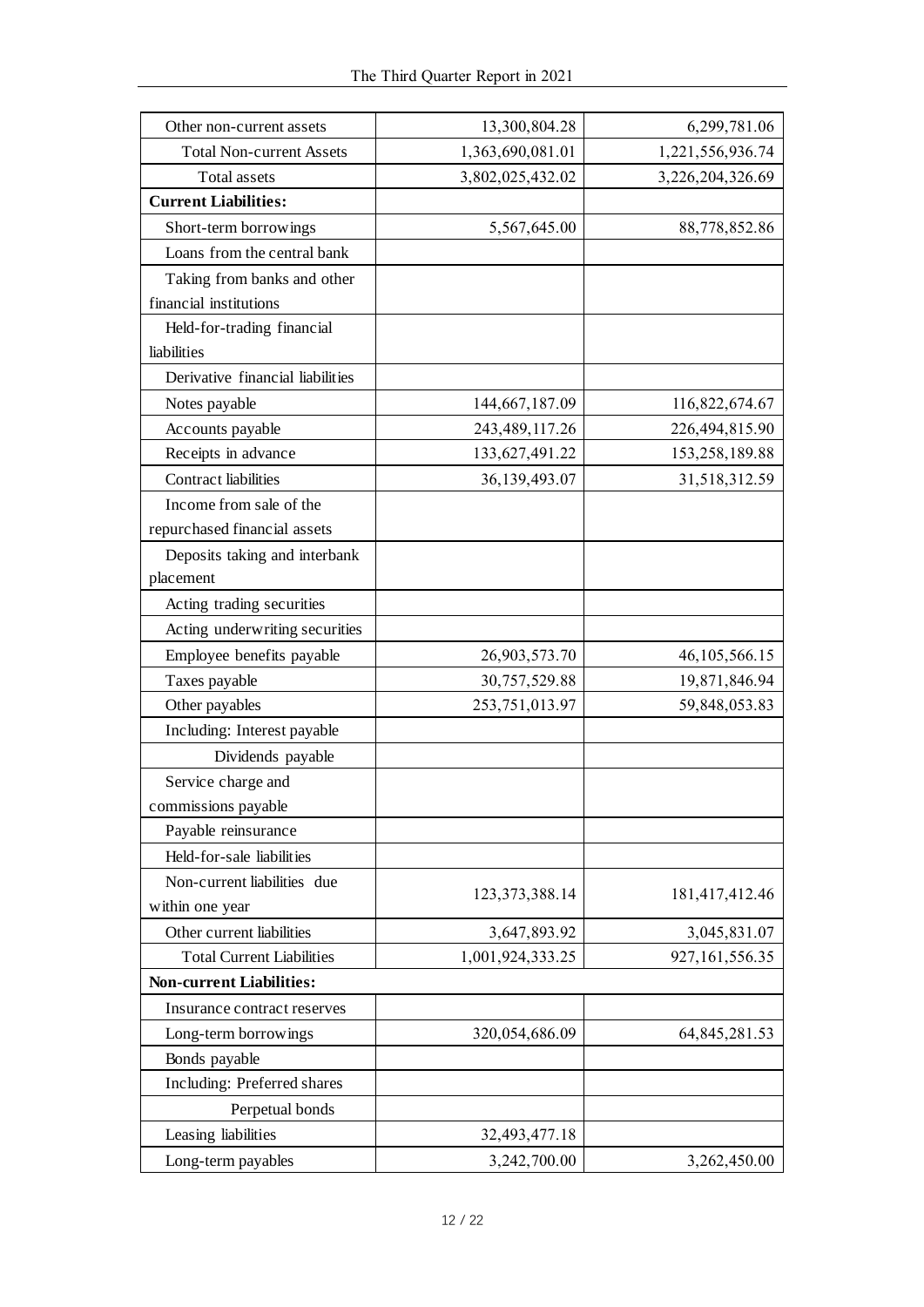| Long-term employee benefits               |                  |                  |
|-------------------------------------------|------------------|------------------|
| payable                                   |                  |                  |
| <b>Estimated</b> liabilities              | 33, 102, 029. 79 | 28,799,354.65    |
| Deferred income                           | 14,227,863.58    | 16,723,257.15    |
| Deferred tax liabilities                  |                  |                  |
| Other non-current liabilities             |                  |                  |
| <b>Total Non-current</b>                  | 403,120,756.64   | 113,630,343.33   |
| Liabilities                               |                  |                  |
| <b>Total Liabilities</b>                  | 1,405,045,089.89 | 1,040,791,899.68 |
| <b>Owners' (or Shareholders') equity:</b> |                  |                  |
| Paid-in capital (or share                 | 452,756,901.00   | 452,756,901.00   |
| capital)                                  |                  |                  |
| Other equity instruments                  |                  |                  |
| Including: Preferred shares               |                  |                  |
| Perpetual bonds                           |                  |                  |
| Capital reserve                           | 1,380,591,521.75 | 1,249,020,991.15 |
| Less: Treasury shares                     |                  |                  |
| Other comprehensive income                | $-7,893,207.36$  | $-3,214,291.93$  |
| Special reserve                           |                  |                  |
| Surplus reserve                           | 35, 242, 179.57  | 35, 242, 179.57  |
| General risk reserve                      |                  |                  |
| Retained profits                          | 544,287,955.86   | 357,793,891.96   |
| Total owners' (or                         |                  |                  |
| Shareholders') equity attributable        | 2,404,985,350.82 | 2,091,599,671.75 |
| to owners of the Parent Company           |                  |                  |
| Minority interests                        | $-8,005,008.69$  | 93,812,755.26    |
| Total owners' (or                         | 2,396,980,342.13 | 2,185,412,427.01 |
| Shareholders') equity                     |                  |                  |
| Total liabilities and                     |                  |                  |
| owners' (or Shareholders')                | 3,802,025,432.02 | 3,226,204,326.69 |
| equity                                    |                  |                  |

Legal Representative: BO Lianming Person in Charge of the Accounting Body: WANG Yingxia Chief Accountant: LIU Jie

## **Consolidated Income Statement**

For the period from January to September 2021

Prepared by: Appotronics Corporation Limited

|      |                  | In RMB, Unaudited      |
|------|------------------|------------------------|
|      | The First Three  | <b>The First Three</b> |
| Item | Quarters in 2021 | Quarters in 2020       |
|      | (From January to | (From January to       |
|      | September)       | September)             |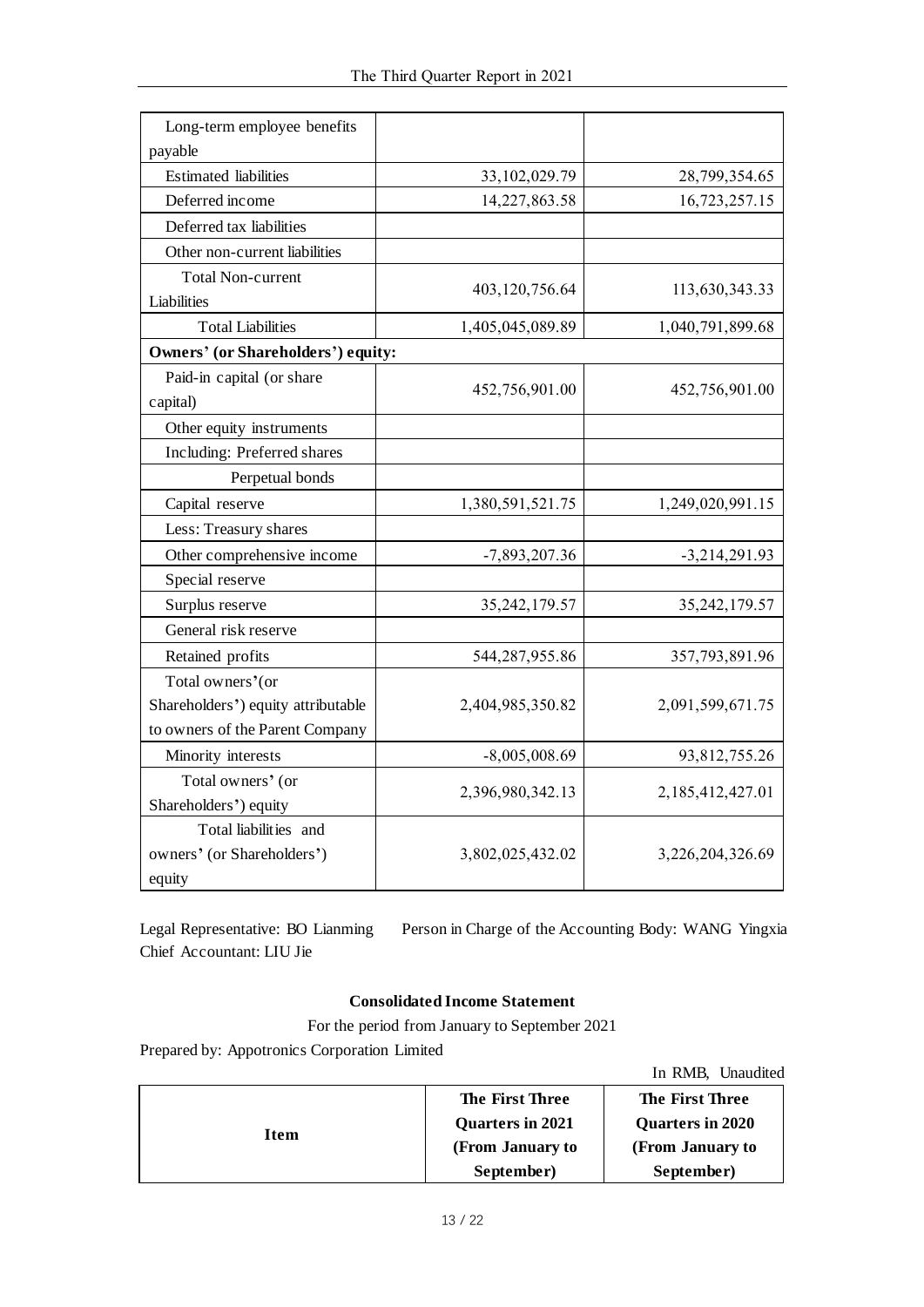| I. Turnover                             | 1,660,621,770.06 | 1,238,398,708.87  |
|-----------------------------------------|------------------|-------------------|
| Including: Operating income             | 1,660,621,770.06 | 1,238,398,708.87  |
| Interest income                         |                  |                   |
| Premiums earned                         |                  |                   |
| Service charge and commission           |                  |                   |
| mcome                                   |                  |                   |
| II. Total operating costs               | 1,522,416,553.31 | 1,248,451,362.20  |
| Including: Operating costs              | 1,076,872,169.84 | 892, 453, 334. 39 |
| Interest expenses                       |                  |                   |
| Service charge and commission           |                  |                   |
| expenses                                |                  |                   |
| Surrender value                         |                  |                   |
| Net compensation expenses               |                  |                   |
| Net withdrawal of insurance             |                  |                   |
| contract reserves                       |                  |                   |
| Payment of policy dividends             |                  |                   |
| Expenses for reinsurance                |                  |                   |
| Taxes and levies                        | 5,617,717.41     | 4,205,362.39      |
| Selling expenses                        | 145,563,099.50   | 83,078,892.91     |
| Administrative expenses                 | 132,895,382.17   | 113, 115, 280.56  |
| R&D expenses                            | 155,853,227.70   | 146,557,856.84    |
| Financial expenses                      | 5,614,956.69     | 9,040,635.11      |
| Including: Interest expense             | 18,318,882.49    | 16, 194, 534. 70  |
| Interest income                         | 14,347,106.01    | 7,366,346.43      |
| Add: other income                       | 63,720,294.62    | 38,477,908.99     |
| Investment income (loss is              |                  |                   |
| indicated by "-")                       | 14,662,288.46    | 12,610,023.47     |
| Including: Income from                  |                  |                   |
| investments in associates and joint     | 8,747,066.17     | $-149, 153.80$    |
| ventures                                |                  |                   |
| Gains from derecognition                |                  |                   |
| of financial assets at amortized assets |                  |                   |
| Exchange gains (loss is indicated       |                  |                   |
| by "-"                                  |                  |                   |
| Gains from net exposure hedges          |                  |                   |
| (loss is indicated by "-")              |                  |                   |
| Gains from changes in fair values       | 38,250,576.00    |                   |
| (loss is indicated by "-")              |                  |                   |
| Losses of credit impairment (loss       | 5,758,981.72     | 2,199,052.47      |
| is indicated by "-")                    |                  |                   |
| Impairment losses of assets (loss       | $-14,281,326.09$ | $-8,929,461.13$   |
| is indicated by "-")                    |                  |                   |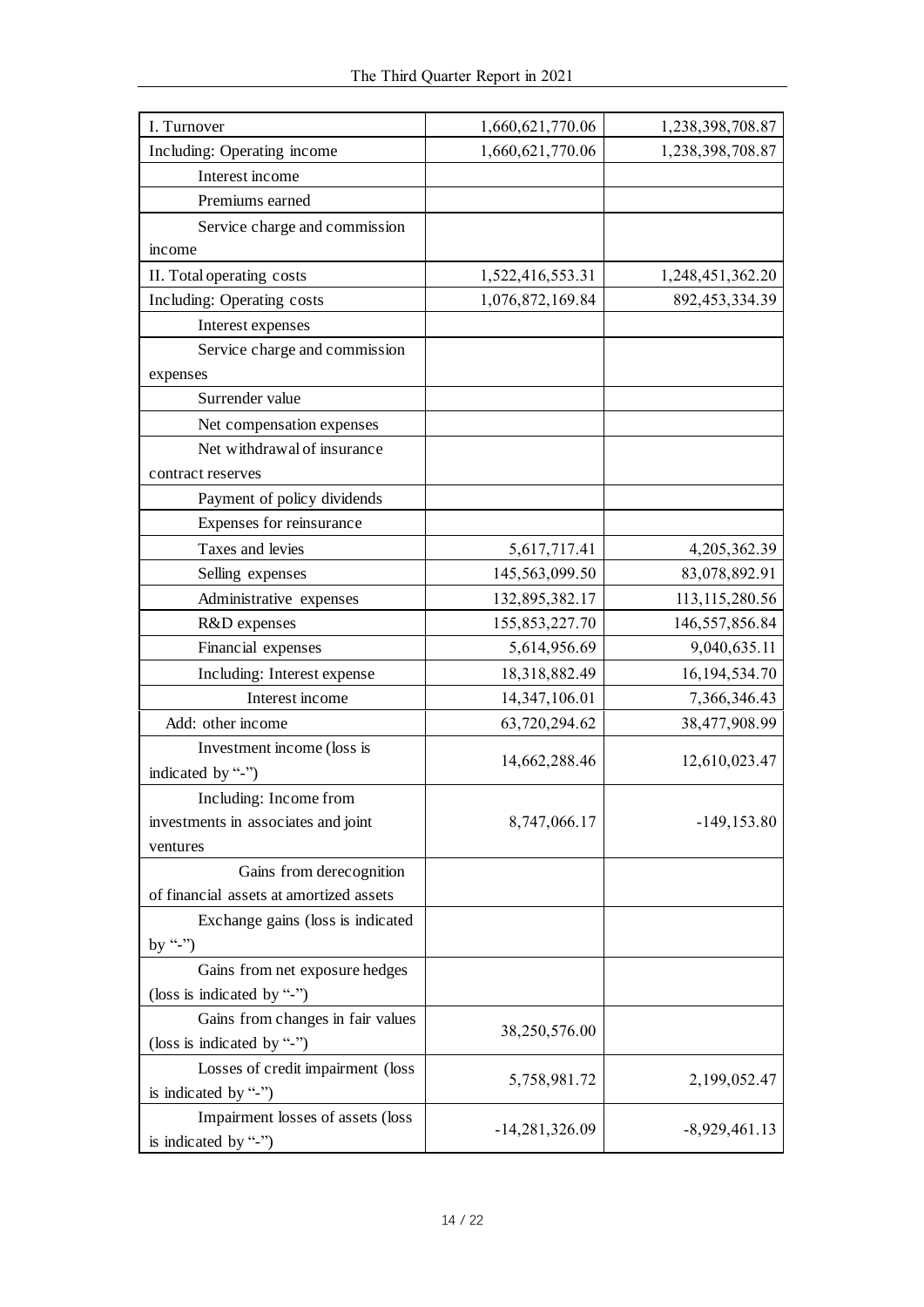| Gains from disposal of assets                      |                   |                  |
|----------------------------------------------------|-------------------|------------------|
| (loss is indicated by "-")                         | 2,806,008.82      | 416,243.15       |
| III. Operating profit (loss is indicated by        |                   |                  |
| (2, 2)                                             | 249, 122, 040. 28 | 34,721,113.62    |
| Add: Non-operating income                          | 22,396,289.78     | 876,830.38       |
| Less: Non-operating expenses                       | 710,619.08        | 854,035.98       |
| IV. Total profits (total losses are                |                   |                  |
| indicated by "-")                                  | 270,807,710.98    | 34,743,908.02    |
| Less: Income tax expenses                          | 45, 287, 451. 51  | 18,096,689.22    |
| V. Net profits (net losses are indicated           |                   |                  |
| by "-")                                            | 225,520,259.47    | 16,647,218.80    |
| (I) Categorized by the sustainability of operation |                   |                  |
| 1. Net profits from sustainable                    |                   |                  |
| operations (net losses are indicated by            | 225,520,259.47    | 16,647,218.80    |
| $``-")$                                            |                   |                  |
| 2. Net profits from termination                    |                   |                  |
| operations (net losses are indicated by            |                   |                  |
| (2, 2)                                             |                   |                  |
| (II) Categorized by the ownership                  |                   |                  |
| 1. Net profits attributable to                     |                   |                  |
| shareholders of the Parent Company (net            | 211,350,740.98    | 44, 138, 225. 23 |
| losses are indicated by "-")                       |                   |                  |
| 2. Profits or losses attributable to               |                   |                  |
| minority shareholders (net losses are              | 14, 169, 518. 49  | $-27,491,006.43$ |
| indicated by "-")                                  |                   |                  |
| VI. Net of other comprehensive income              |                   |                  |
| after tax                                          | $-4,661,497.44$   | 2,236,630.70     |
| (I) Net of other comprehensive                     |                   |                  |
| income after tax attributable to owners            | $-4,678,915.43$   | 2,205,949.42     |
| of the Parent Company                              |                   |                  |
| 1. Other comprehensive income                      |                   |                  |
| that cannot be reclassified to profit or           |                   |                  |
| loss                                               |                   |                  |
| (1) Changes from re-measurement of                 |                   |                  |
| defined benefit plans                              |                   |                  |
| (2) Other comprehensive income that                |                   |                  |
| cannot be reclassified to profit or loss           |                   |                  |
| under the equity method                            |                   |                  |
| (3) Changes in fair value of                       |                   |                  |
| investments in other equity instruments            |                   |                  |
| (4) Changes in fair value of                       |                   |                  |
| enterprises' own credit risks                      |                   |                  |
| 2. Other comprehensive income                      |                   |                  |
| that will be reclassified to profit or loss        | $-4,678,915.43$   | 2,205,949.42     |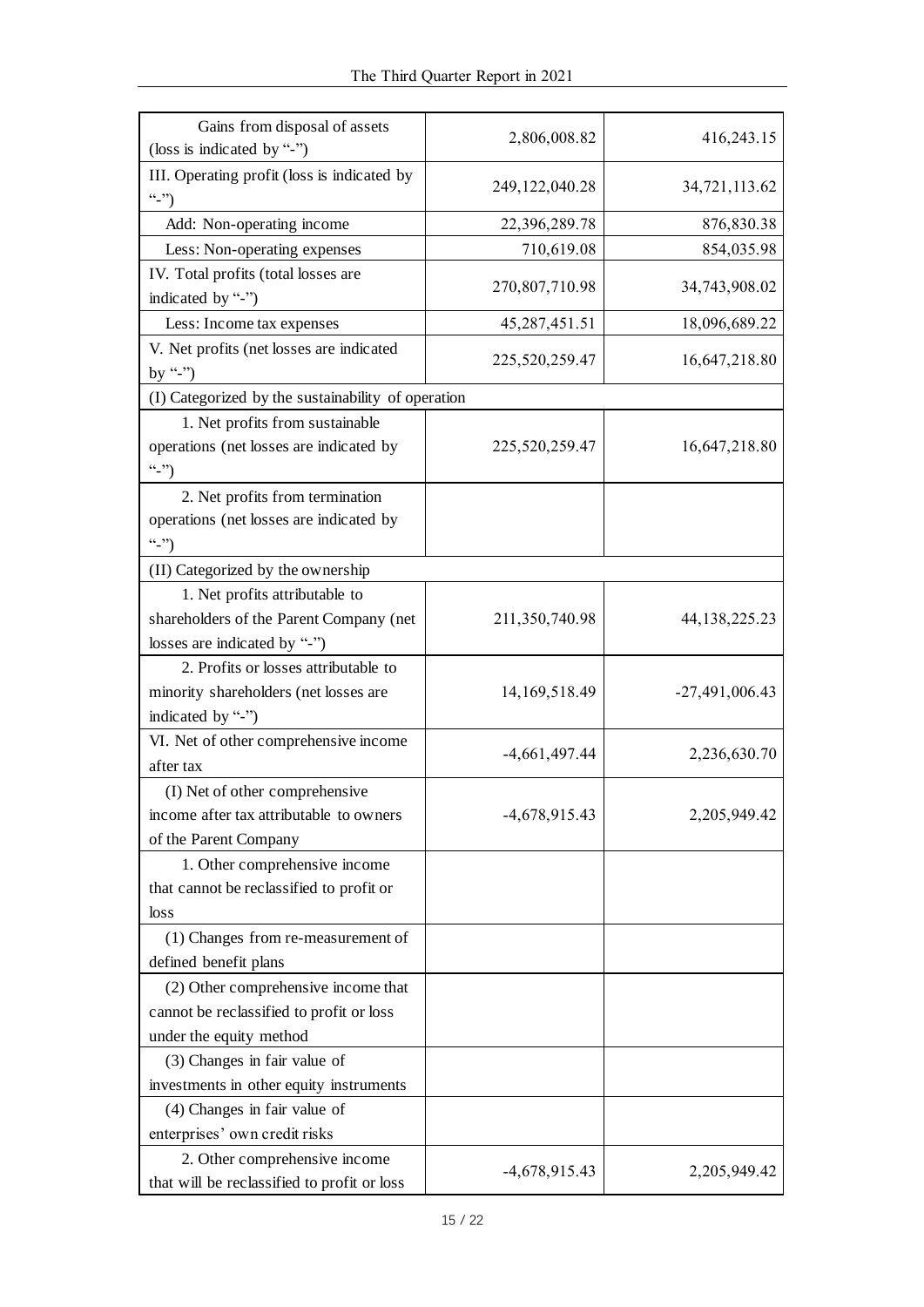| (1) Other comprehensive income that<br>will be reclassified to profit or loss under<br>the equity method |                  | 6,635,497.46     |
|----------------------------------------------------------------------------------------------------------|------------------|------------------|
| (2) Changes in fair value of other debt                                                                  |                  |                  |
| investments                                                                                              |                  |                  |
| (3) Amount of financial assets                                                                           |                  |                  |
| reclassified to other comprehensive                                                                      |                  |                  |
| income                                                                                                   |                  |                  |
| (4) Provision for credit impairment of                                                                   |                  |                  |
| other debt investments                                                                                   |                  |                  |
| (5) Reserve for cash flow hedges                                                                         |                  |                  |
| (6) Converted difference in foreign                                                                      |                  |                  |
| currencies statements                                                                                    | $-4,678,915.43$  | $-4,429,548.04$  |
| $(7)$ Others                                                                                             |                  |                  |
| (II) Net of other comprehensive                                                                          |                  |                  |
| income after tax that can be attributable                                                                | 17,417.99        | 30,681.28        |
| to minority shareholders                                                                                 |                  |                  |
| VII. Total comprehensive income                                                                          | 220,858,762.03   | 18,883,849.50    |
| (I) Total comprehensive income that                                                                      |                  |                  |
| can be attributable to owners of the                                                                     | 206, 671, 825.55 | 46, 344, 174. 65 |
| Parent Company                                                                                           |                  |                  |
| (II) Total comprehensive income that                                                                     |                  |                  |
| can be attributable to minority                                                                          | 14,186,936.48    | $-27,460,325.15$ |
| shareholders                                                                                             |                  |                  |
| VIII. Earnings per share:                                                                                |                  |                  |
| (I) Basic earnings per share                                                                             | 0.47             | 0.10             |
| (RMB/share)                                                                                              |                  |                  |
| (II) Diluted earnings per share<br>(RMB/share)                                                           | 0.46             | 0.10             |

Legal Representative: BO Lianming Person in Charge of the Accounting Body: WANG Yingxia Chief Accountant: LIU Jie

## **Consolidated Cash Flow Statement**

For the period from January to September 2021

Prepared by: Appotronics Corporation Limited

|                                                                       |                                                  | In RMB, Unaudited             |  |
|-----------------------------------------------------------------------|--------------------------------------------------|-------------------------------|--|
| <b>Item</b>                                                           | <b>The First Three</b><br><b>The First Three</b> |                               |  |
|                                                                       | <b>Quarters in 2021 (From</b>                    | <b>Quarters in 2020 (From</b> |  |
|                                                                       | <b>January to September)</b>                     | <b>January to September</b> ) |  |
| <b>I. Cash Flows from Operating</b>                                   |                                                  |                               |  |
| <b>Activities:</b>                                                    |                                                  |                               |  |
| Cash receipts from the sale of<br>goods and the rendering of services | 2,048,876,161.32                                 | 1,457,706,115.99              |  |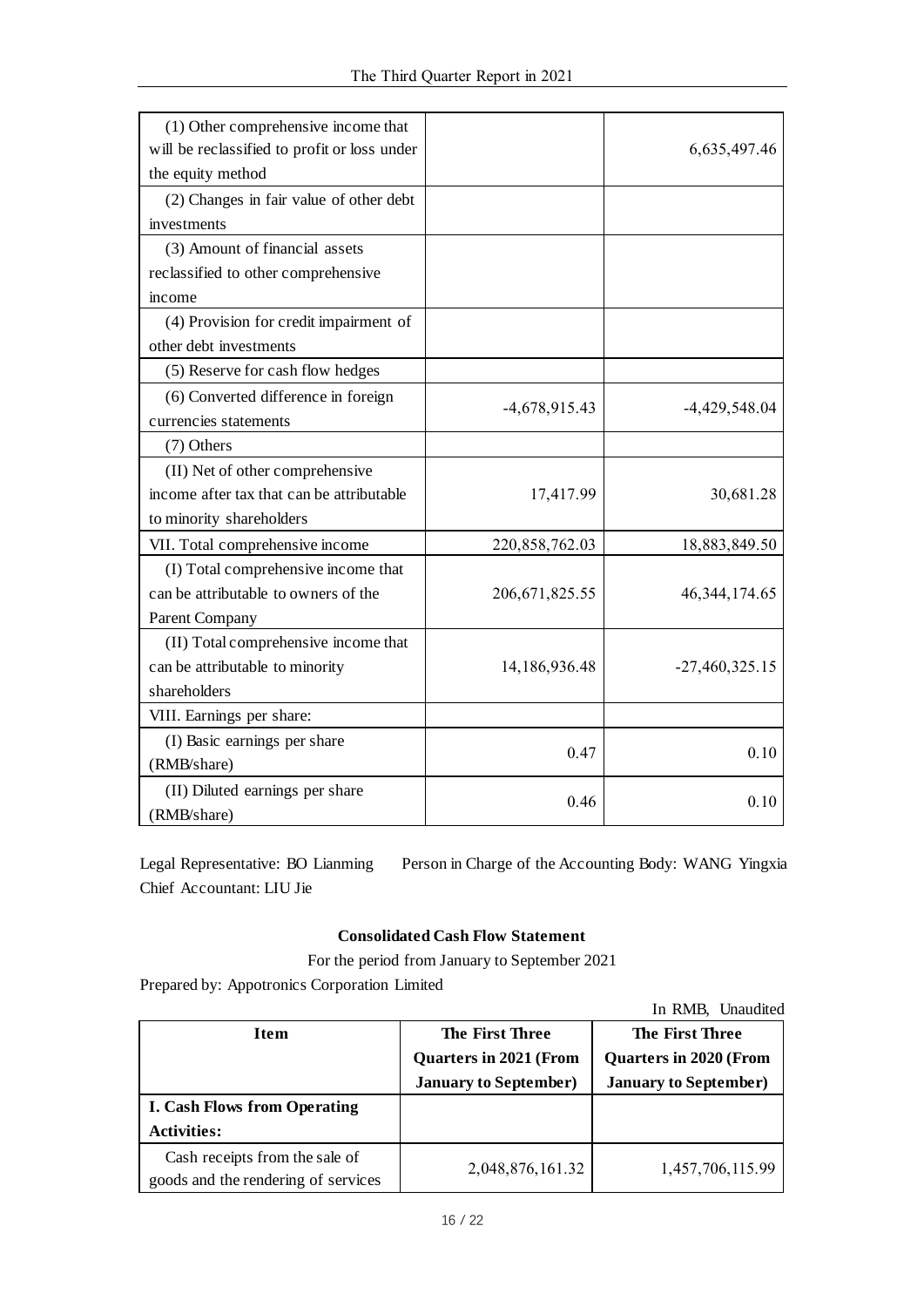| Net increase in customer deposits      |                  |                  |
|----------------------------------------|------------------|------------------|
| taking and interbank placement         |                  |                  |
| Net increase in loans from the         |                  |                  |
| central bank                           |                  |                  |
| Net increase in taking from banks      |                  |                  |
| and other financial institutions       |                  |                  |
| Cash receipts from premiums            |                  |                  |
| under direct insurance contracts       |                  |                  |
| Net cash receipts from reinsurance     |                  |                  |
| business                               |                  |                  |
| Net cash receipts from                 |                  |                  |
| policyholders' deposits and            |                  |                  |
| investment contract liabilities        |                  |                  |
| Cash receipts from interest, fees      |                  |                  |
| and commissions                        |                  |                  |
| Net increase in taking from banks      |                  |                  |
| Net increase in financial assets       |                  |                  |
| sold under repurchase arrangements     |                  |                  |
| Net cash received from securities      |                  |                  |
| trading agencies                       |                  |                  |
| Receipts of tax refunds                | 3,976,915.95     | 5,764,495.55     |
| Other cash receipts relating to        |                  |                  |
| operating activities                   | 121,666,254.86   | 131,484,147.03   |
| Sub-total of cash inflows from         |                  |                  |
| operating activities                   | 2,174,519,332.13 | 1,594,954,758.57 |
| Cash payments for goods                |                  |                  |
| purchased and services received        | 1,668,381,738.55 | 1,026,554,782.15 |
| Net increase in loans and advances     |                  |                  |
| to customers                           |                  |                  |
| Net increase in balance with the       |                  |                  |
| central bank and due from banks and    |                  |                  |
| other financial institutions           |                  |                  |
| Cash payments for claims and           |                  |                  |
| policyholders' benefits under direct   |                  |                  |
| insurance contracts                    |                  |                  |
| Net increase in placements with        |                  |                  |
| banks and other financial institutions |                  |                  |
| Cash payments for interest,            |                  |                  |
| service charge and commissions         |                  |                  |
| Cash payments for insurance            |                  |                  |
| policyholder dividends                 |                  |                  |
| Cash payments to and for               |                  |                  |
| employees                              | 252,707,702.15   | 224,599,412.16   |
| Payments of various types of taxes     | 66,765,688.03    | 55,076,208.73    |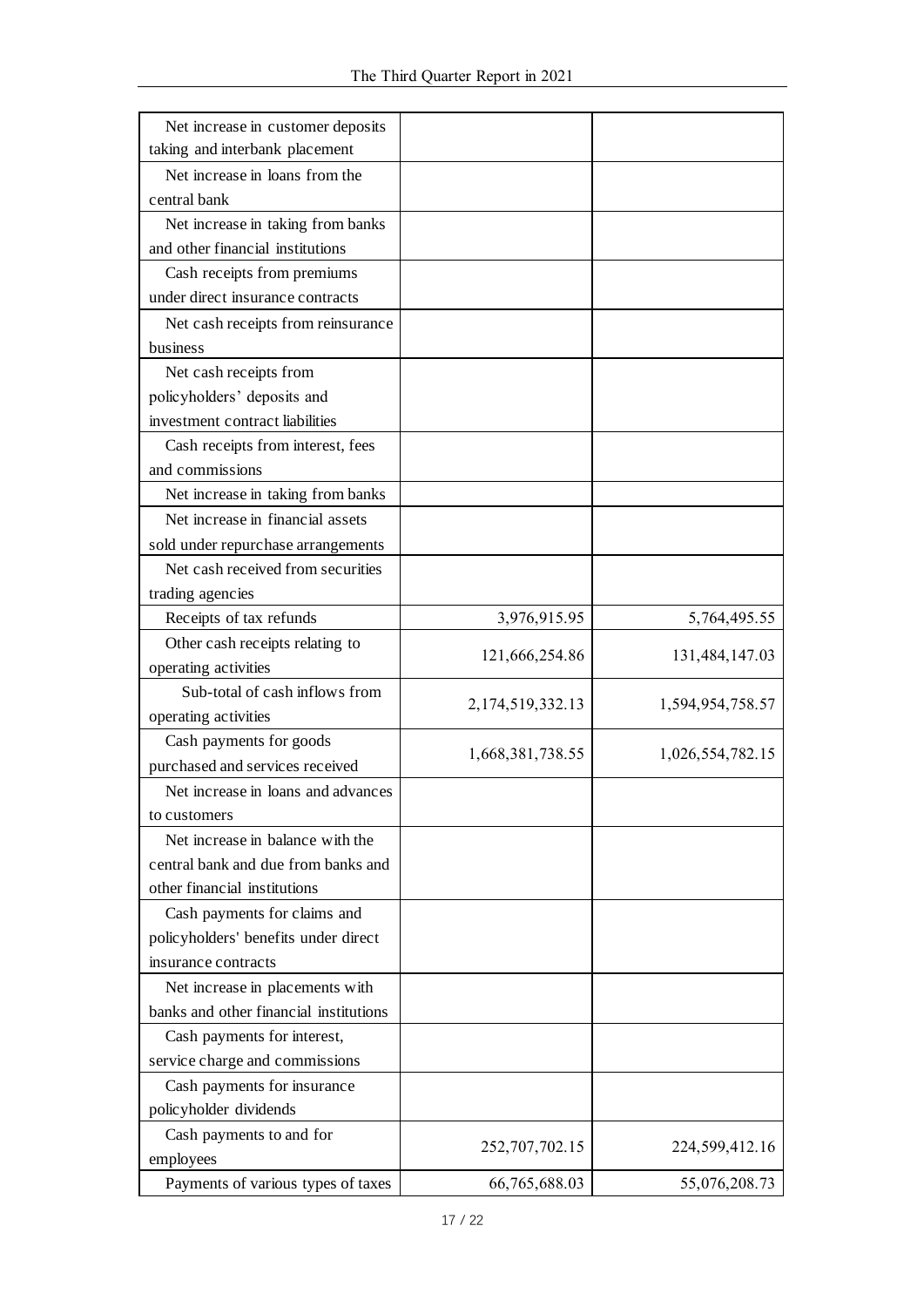| Other cash payments relating to<br>operating activities                                                | 207,581,087.21    | 175,407,612.24      |
|--------------------------------------------------------------------------------------------------------|-------------------|---------------------|
| Sub-total of cash outflows from<br>operating activities                                                | 2,195,436,215.94  | 1,481,638,015.28    |
| Net cash flow from operating<br>activities                                                             | $-20,916,883.81$  | 113,316,743.29      |
| <b>II. Cash Flows from Investing</b>                                                                   |                   |                     |
| <b>Activities:</b>                                                                                     |                   |                     |
| Cash receipts from disposals and<br>recovery of investments                                            | 1,263,000,000.00  | 1,810,000,000.00    |
| Cash receipts from investment<br>income                                                                | 5,915,222.29      | 12,759,177.27       |
| Net cash receipts from disposals<br>of fixed assets, intangible assets and<br>other long-term assets   | 14,860.00         | 3,600.00            |
| Net cash receipts from disposals<br>of subsidiaries and other business<br>units                        |                   |                     |
| Other cash receipts relating to<br>investing activities                                                |                   |                     |
| Sub-total of cash inflows from<br>investing activities                                                 | 1,268,930,082.29  | 1,822,762,777.27    |
| Cash payments to acquire or<br>construct fixed assets, intangible<br>assets and other long-term assets | 71,898,602.19     | 44,898,632.06       |
| Cash payments to acquire<br>investments                                                                | 1,768,048,387.32  | 2,062,213,540.00    |
| Net increase in pledged loans<br>receivables                                                           |                   |                     |
| Net cash payments for<br>acquisitions of subsidiaries and other<br>business units                      |                   |                     |
| Other cash payments relating to<br>investing activities                                                |                   |                     |
| Sub-total of cash outflows from<br>investing activities                                                | 1,839,946,989.51  | 2, 107, 112, 172.06 |
| Net cash flow from investing<br>activities                                                             | $-571,016,907.22$ | -284, 349, 394. 79  |
| <b>III. Cash Flows from Financing</b>                                                                  |                   |                     |
| <b>Activities:</b>                                                                                     |                   |                     |
| Cash receipts from capital<br>contributions                                                            | 10,131,579.00     |                     |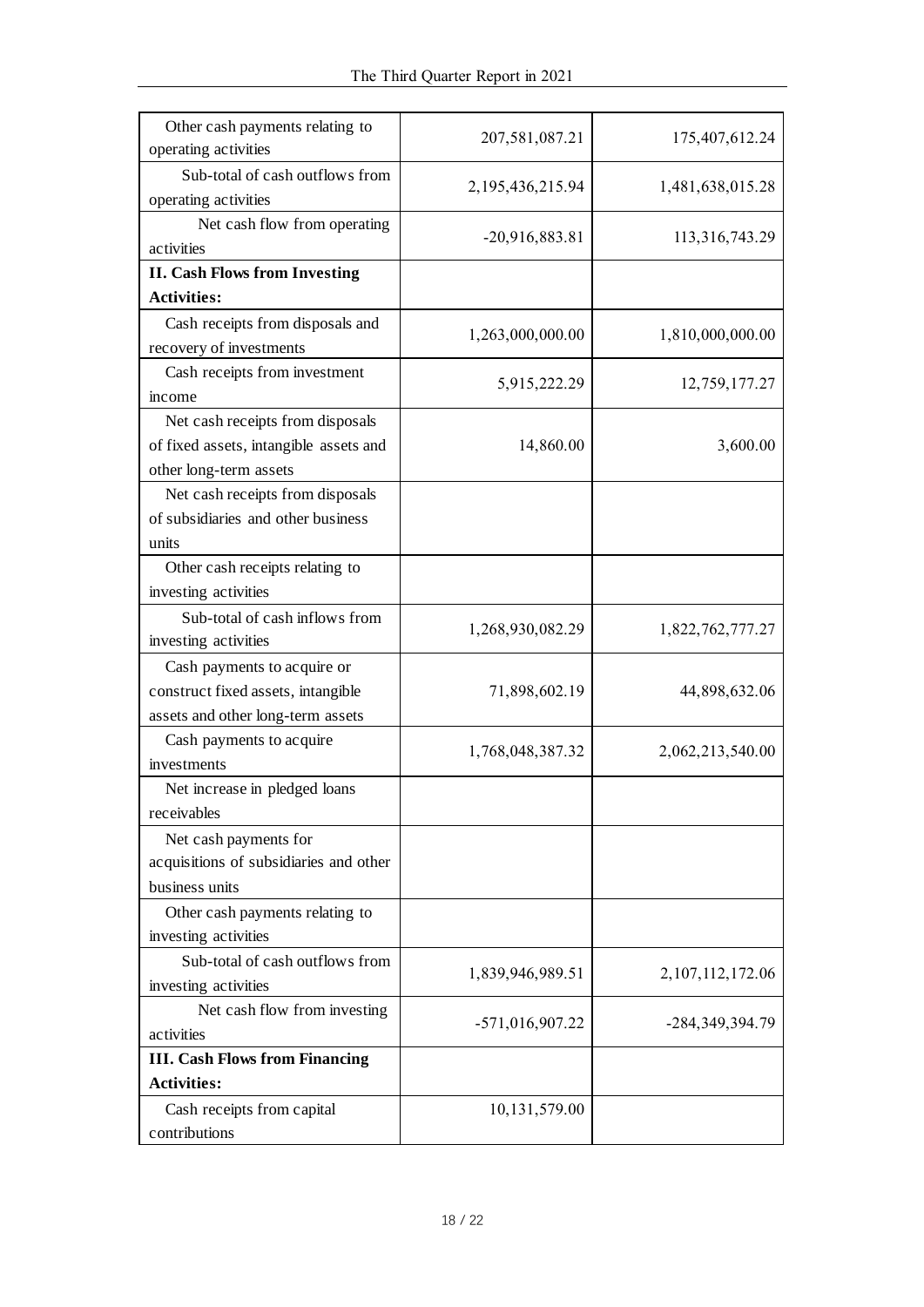| Including: cash receipts from           | 10,131,579.00   |                   |
|-----------------------------------------|-----------------|-------------------|
| capital contributions from minority     |                 |                   |
| shareholders of subsidiaries            |                 |                   |
| Cash receipts from borrowings           | 377,914,331.79  | 98,922,683.45     |
| Other cash receipts relating to         | 215,000,000.00  | 19,320,000.00     |
| financing activities                    |                 |                   |
| Sub-total of cash inflows from          | 603,045,910.79  | 118,242,683.45    |
| financing activities                    |                 |                   |
| Cash repayments of borrowings           | 264,982,699.04  | 248,568,075.70    |
| Cash payments for distribution of       | 53,970,048.18   | 50,497,914.29     |
| dividends or profits or settlement of   |                 |                   |
| interest expenses                       |                 |                   |
| Including: payments for                 | 18,400,000.00   |                   |
| distribution of dividends or profits to |                 |                   |
| minority shareholders of subsidiaries   |                 |                   |
| Other cash payments relating to         | 37,065,490.51   | 187,880.36        |
| financing activities                    |                 |                   |
| Sub-total of cash outflows from         | 356,018,237.73  | 299,253,870.35    |
| financing activities                    |                 |                   |
| Net cash flow from financing            | 247,027,673.06  | $-181,011,186.90$ |
| activities                              |                 |                   |
| <b>IV. Effect of Foreign Exchange</b>   | -523,591.99     | $-3,483,946.39$   |
| <b>Rate Changes on Cash and Cash</b>    |                 |                   |
| <b>Equivalents</b>                      |                 |                   |
| V. Net Increase in Cash and Cash        | -345,429,709.96 | -355,527,784.79   |
| <b>Equivalents</b>                      |                 |                   |
| Add: Opening balance of cash and        | 983,525,089.44  | 829,789,487.86    |
| cash equivalents                        |                 |                   |
| VI. Ending Balance of Cash and          | 638,095,379.48  | 474, 261, 703.07  |
| <b>Cash Equivalents</b>                 |                 |                   |

Legal Representative: BO Lianming Person in Charge of the Accounting Body: WANG Yingxia Chief Accountant: LIU Jie

(II) Description of adjustments in opening balances of line items in financial statements of the year due to the implementation of new lease standard since 2021

 $\forall$ Applicable  $\Box$  N/A

Consolidated Balance Sheet

|                        |                             |                        | In RMB                    |
|------------------------|-----------------------------|------------------------|---------------------------|
| Item                   | December 31,<br><b>2020</b> | <b>January 1, 2021</b> | <b>Adjusted</b><br>amount |
| <b>Current Assets:</b> |                             |                        |                           |
| Monetary capital       | 1,037,760,573.27            | 1,037,760,573.27       |                           |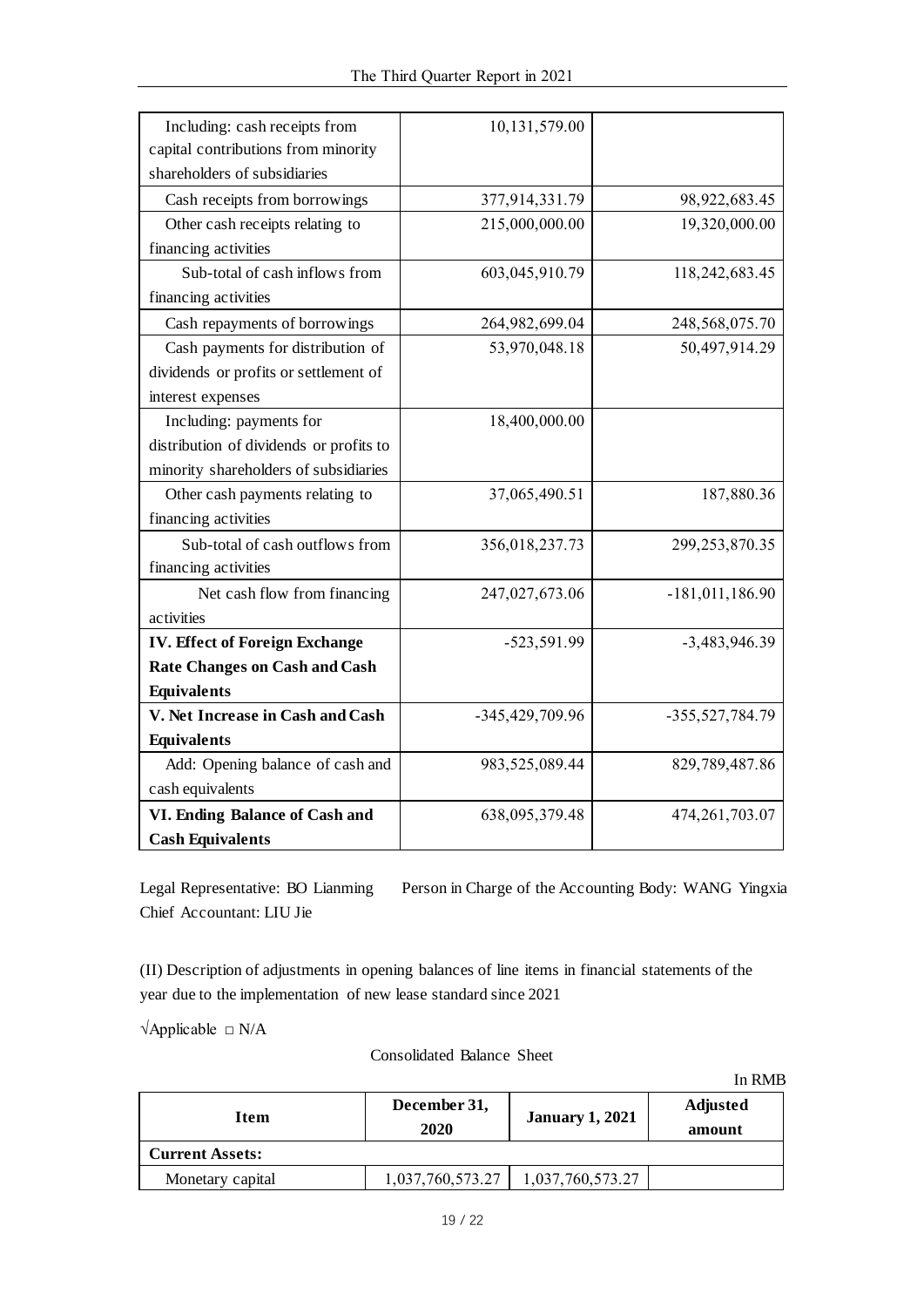| Settlement reserve             |                  |                  |               |
|--------------------------------|------------------|------------------|---------------|
| Inter-bank lending             |                  |                  |               |
| Held-for-trading financial     | 114,000,000.00   | 114,000,000.00   |               |
| assets                         |                  |                  |               |
| Derivative financial assets    |                  |                  |               |
| Notes receivable               | 3,726,328.91     | 3,726,328.91     |               |
| Accounts receivable            | 341,660,832.43   | 341,660,832.43   |               |
| Receivables financing          | 11,959,000.00    | 11,959,000.00    |               |
| Prepayments                    | 47,447,601.43    | 49,174,631.52    | 1,727,030.09  |
| Premiums receivable            |                  |                  |               |
| Amounts receivable under       |                  |                  |               |
| reinsurance contracts          |                  |                  |               |
| Reinsurer's share of           |                  |                  |               |
| insurance contract reserves    |                  |                  |               |
| Other receivables              | 12,534,062.15    | 12,534,062.15    |               |
| Including: Interest receivable |                  |                  |               |
| Dividends receivable           |                  |                  |               |
| Redemptory monetary            |                  |                  |               |
| capital for sale               |                  |                  |               |
| Inventories                    | 418,812,140.80   | 418,812,140.80   |               |
| Contract assets                | 3,744,655.50     | 3,744,655.50     |               |
| Held-for-sale assets           |                  |                  |               |
| Non-current assets due         |                  |                  |               |
| within one year                |                  |                  |               |
| Other current assets           | 13,002,195.46    | 13,002,195.46    |               |
| <b>Total Current Assets</b>    | 2,004,647,389.95 | 2,006,374,420.04 | 1,727,030.09  |
| <b>Non-current Assets:</b>     |                  |                  |               |
| Loans and advances             |                  |                  |               |
| Debt investments               |                  |                  |               |
| Other debt investments         |                  |                  |               |
| Long-term receivables          | 13,196,087.78    | 13,196,087.78    |               |
| Long-term equity               | 262,744,772.48   | 262,744,772.48   |               |
| investments                    |                  |                  |               |
| Other equity instrument        | 11,975,419.38    | 11,975,419.38    |               |
| investments                    |                  |                  |               |
| Other non-current financial    |                  |                  |               |
| assets                         |                  |                  |               |
| Investment properties          |                  |                  |               |
| Fixed assets                   | 447,571,328.91   | 447,571,328.91   |               |
| Construction in progress       | 51,576,850.72    | 51,576,850.72    |               |
| Bearer biological assets       |                  |                  |               |
| Oil and gas assets             |                  |                  |               |
| Use right assets               |                  | 39,368,070.17    | 39,368,070.17 |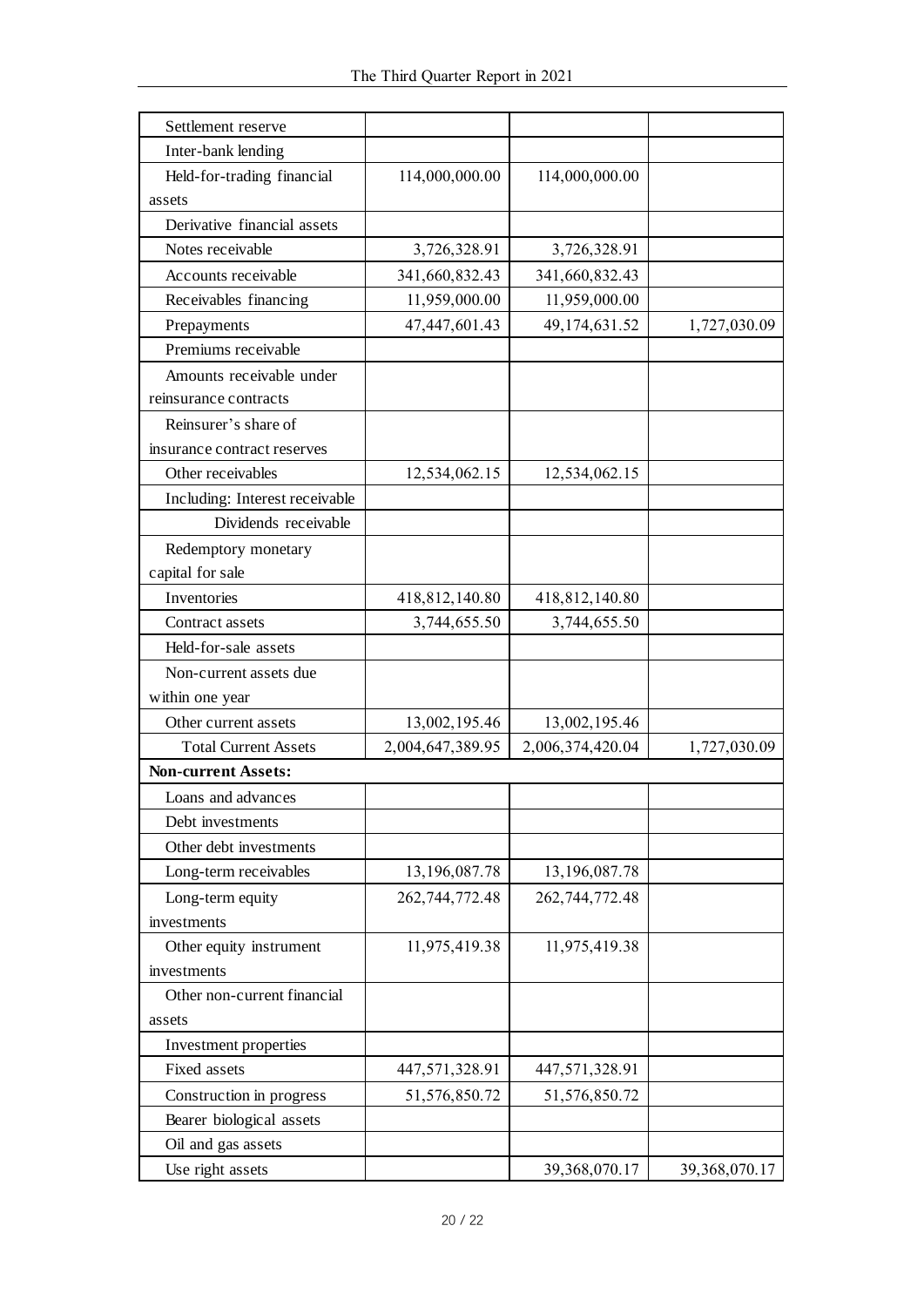| Intangible assets                | 320,488,235.60    | 320,488,235.60       |                 |  |
|----------------------------------|-------------------|----------------------|-----------------|--|
| Development expenditure          |                   |                      |                 |  |
| Goodwill                         |                   |                      |                 |  |
| Long-term prepaid expenses       | 11,572,346.79     | 11,572,346.79        |                 |  |
| Deferred tax assets              | 96, 132, 114.02   | 96,455,790.38        | 323,676.36      |  |
| Other non-current assets         | 6,299,781.06      | 6,299,781.06         |                 |  |
| <b>Total Non-current Assets</b>  | 1,221,556,936.74  | 1,261,248,683.27     | 39,691,746.53   |  |
| <b>Total assets</b>              | 3,226,204,326.69  | 3, 267, 623, 103. 31 | 41,418,776.62   |  |
| <b>Current Liabilities:</b>      |                   |                      |                 |  |
| Short-term borrowings            | 88,778,852.86     | 88,778,852.86        |                 |  |
| Loans from the central bank      |                   |                      |                 |  |
| Taking from banks and other      |                   |                      |                 |  |
| financial institutions           |                   |                      |                 |  |
| Held-for-trading financial       |                   |                      |                 |  |
| liabilities                      |                   |                      |                 |  |
| Derivative financial             |                   |                      |                 |  |
| liabilities                      |                   |                      |                 |  |
| Notes payable                    | 116,822,674.67    | 116,822,674.67       |                 |  |
| Accounts payable                 | 226,494,815.90    | 226,494,815.90       |                 |  |
| Receipts in advance              | 153,258,189.88    | 153,258,189.88       |                 |  |
| <b>Contract liabilities</b>      | 31,518,312.59     | 31,518,312.59        |                 |  |
| Income from sale of the          |                   |                      |                 |  |
| repurchased financial assets     |                   |                      |                 |  |
| Deposits taking and              |                   |                      |                 |  |
| interbank placement              |                   |                      |                 |  |
| Acting trading securities        |                   |                      |                 |  |
| Acting underwriting              |                   |                      |                 |  |
| securities                       |                   |                      |                 |  |
| Employee benefits payable        | 46, 105, 566. 15  | 46, 105, 566. 15     |                 |  |
| Taxes payable                    | 19,871,846.94     | 19,871,846.94        |                 |  |
| Other payables                   | 59,848,053.83     | 58,821,952.01        | $-1,026,101.82$ |  |
| Including: Interest payable      |                   |                      |                 |  |
| Dividends payable                |                   |                      |                 |  |
| Service charge and               |                   |                      |                 |  |
| commissions payable              |                   |                      |                 |  |
| Payable reinsurance              |                   |                      |                 |  |
| Held-for-sale liabilities        |                   |                      |                 |  |
| Non-current liabilities due      | 181,417,412.46    | 200,024,423.85       | 18,607,011.39   |  |
| within one year                  |                   |                      |                 |  |
| Other current liabilities        | 3,045,831.07      | 3,045,831.07         |                 |  |
| <b>Total Current Liabilities</b> | 927, 161, 556. 35 | 944,742,465.92       | 17,580,909.57   |  |
| <b>Non-current Liabilities:</b>  |                   |                      |                 |  |
| Insurance contract reserves      |                   |                      |                 |  |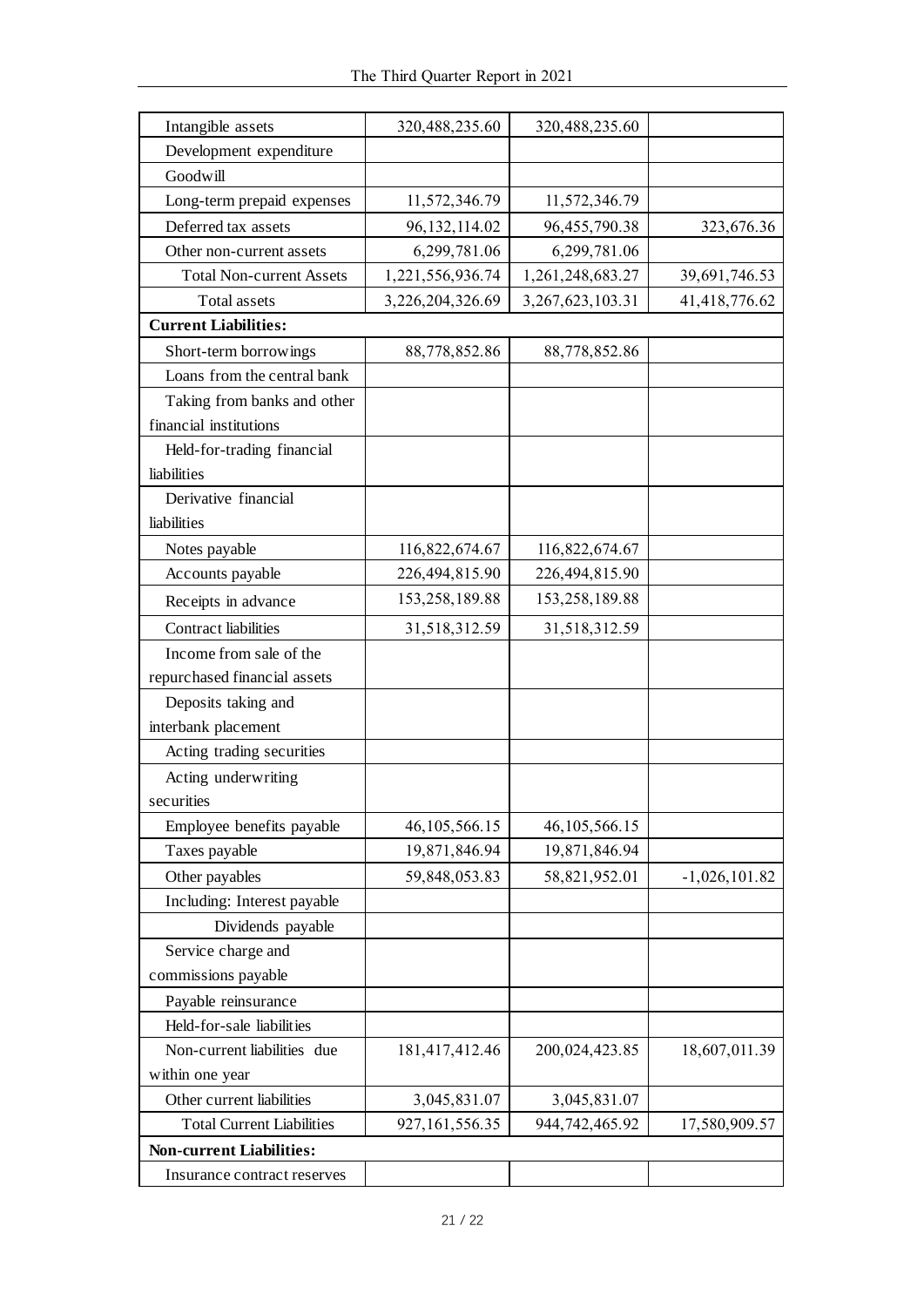| Long-term borrowings<br>Bonds payable | 64, 845, 281.53  | 64, 845, 281.53      |               |
|---------------------------------------|------------------|----------------------|---------------|
|                                       |                  |                      |               |
| Including: Preferred shares           |                  |                      |               |
| Perpetual bonds                       |                  |                      |               |
| Leasing liabilities                   |                  | 23,804,845.36        | 23,804,845.36 |
| Long-term payables                    | 3,262,450.00     | 3,262,450.00         |               |
| Long-term employee                    |                  |                      |               |
| benefits payable                      |                  |                      |               |
| <b>Estimated</b> liabilities          | 28,799,354.65    | 28,799,354.65        |               |
| Deferred income                       | 16,723,257.15    | 16,723,257.15        |               |
| Deferred tax liabilities              |                  |                      |               |
| Other non-current liabilities         |                  |                      |               |
| <b>Total Non-current</b>              | 113,630,343.33   | 137, 435, 188.69     | 23,804,845.36 |
| Liabilities                           |                  |                      |               |
| <b>Total Liabilities</b>              | 1,040,791,899.68 | 1,082,177,654.61     | 41,385,754.93 |
| Owners' (or Shareholders') equity:    |                  |                      |               |
| Paid-in capital (or share             |                  |                      |               |
| capital)                              | 452,756,901.00   | 452,756,901.00       |               |
| Other equity instruments              |                  |                      |               |
| Including: Preferred shares           |                  |                      |               |
| Perpetual bonds                       |                  |                      |               |
| Capital reserve                       | 1,249,020,991.15 | 1,249,020,991.15     |               |
| Less: Treasury shares                 |                  |                      |               |
| Other comprehensive income            | $-3,214,291.93$  | $-3,214,291.93$      |               |
| Special reserve                       |                  |                      |               |
| Surplus reserve                       | 35, 242, 179.57  | 35, 242, 179.57      |               |
| General risk reserve                  |                  |                      |               |
| Retained profits                      | 357,793,891.96   | 357,838,162.29       | 44,270.33     |
| Total Owners' (or                     |                  |                      |               |
| Shareholders') Equity                 |                  |                      |               |
| Attributable to Owners of the         | 2,091,599,671.75 | 2,091,643,942.08     | 44,270.33     |
| Parent Company                        |                  |                      |               |
| Minority interests                    | 93,812,755.26    | 93,801,506.62        | $-11,248.64$  |
| Total Owners' (or                     |                  |                      |               |
| Shareholders') Equity                 | 2,185,412,427.01 | 2, 185, 445, 448. 70 | 33,021.69     |
| Total Liabilities and                 |                  |                      |               |
| Owners' (or Shareholders')            | 3,226,204,326.69 | 3, 267, 623, 103. 31 | 41,418,776.62 |
| Equity                                |                  |                      |               |
|                                       |                  |                      |               |

Description of adjustments on each item:

√Applicable □ N/A

The Company implements new lease standards for the first time since January 1, 2021 to recognize the right-of-use assets and lease liabilities and adjust the relevant items in the financial statements.